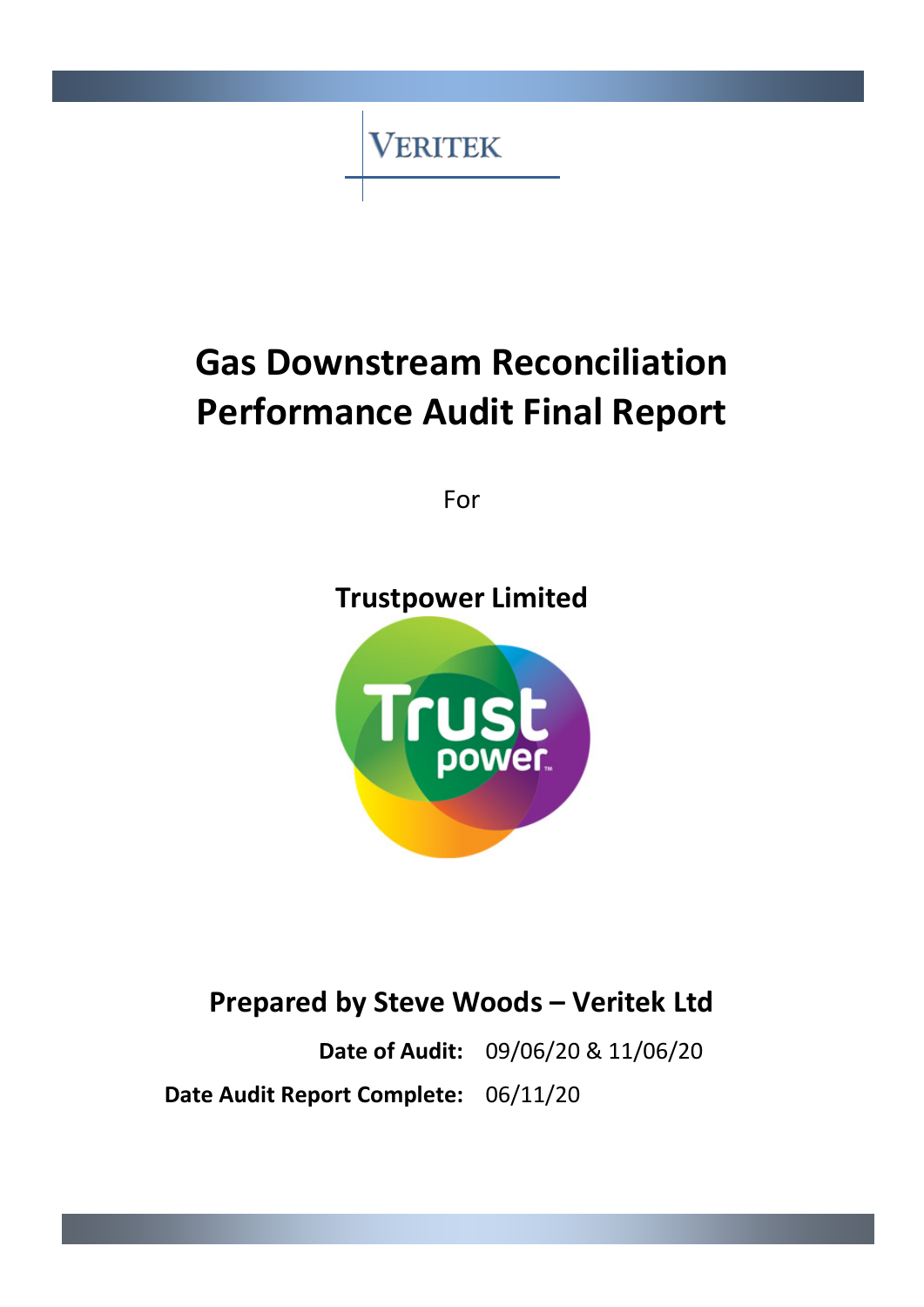### <span id="page-1-0"></span>**Executive Summary**

This Performance Audit was conducted at the request of the Gas Industry Company (GIC) in accordance with Rule 65 of the Gas (Downstream Reconciliation) Rules 2008 effective from 14 September 2015.

The purpose of this audit is to assess the systems, processes and performance of Trustpower Limited (Trustpower) in terms of compliance with these rules.

The audit was conducted in accordance with terms of reference prepared by the GIC, and in accordance with the "Guideline note for rules 65 to 75: the commissioning and carrying out of performance audits and event audits, V3.0" which was published by GIC in June 2013.

The summary of report findings in the table below shows that Trustpower's control environment is "effective" for 16 of the areas evaluated, "adequate" for one area and not adequate for one area.

13 of the 19 areas evaluated were found to be compliant. Five breach allegations are made in relation to the six remaining areas. They are summarised as follows:

- temperature information was incorrect for the Gisborne (GIS07810) gas gate, leading to a conversion error of 1.14%,
- 88 ICPs have the incorrect allocation group,
- meter pressure corrections were not backdated to the correct start date for 21 ICPs,
- consumption information not submitted for the initial allocation for at least five ICPs, and
- the initial submission accuracy did not meet the required accuracy percentage for some gas gates for the period January 2018 to December 2018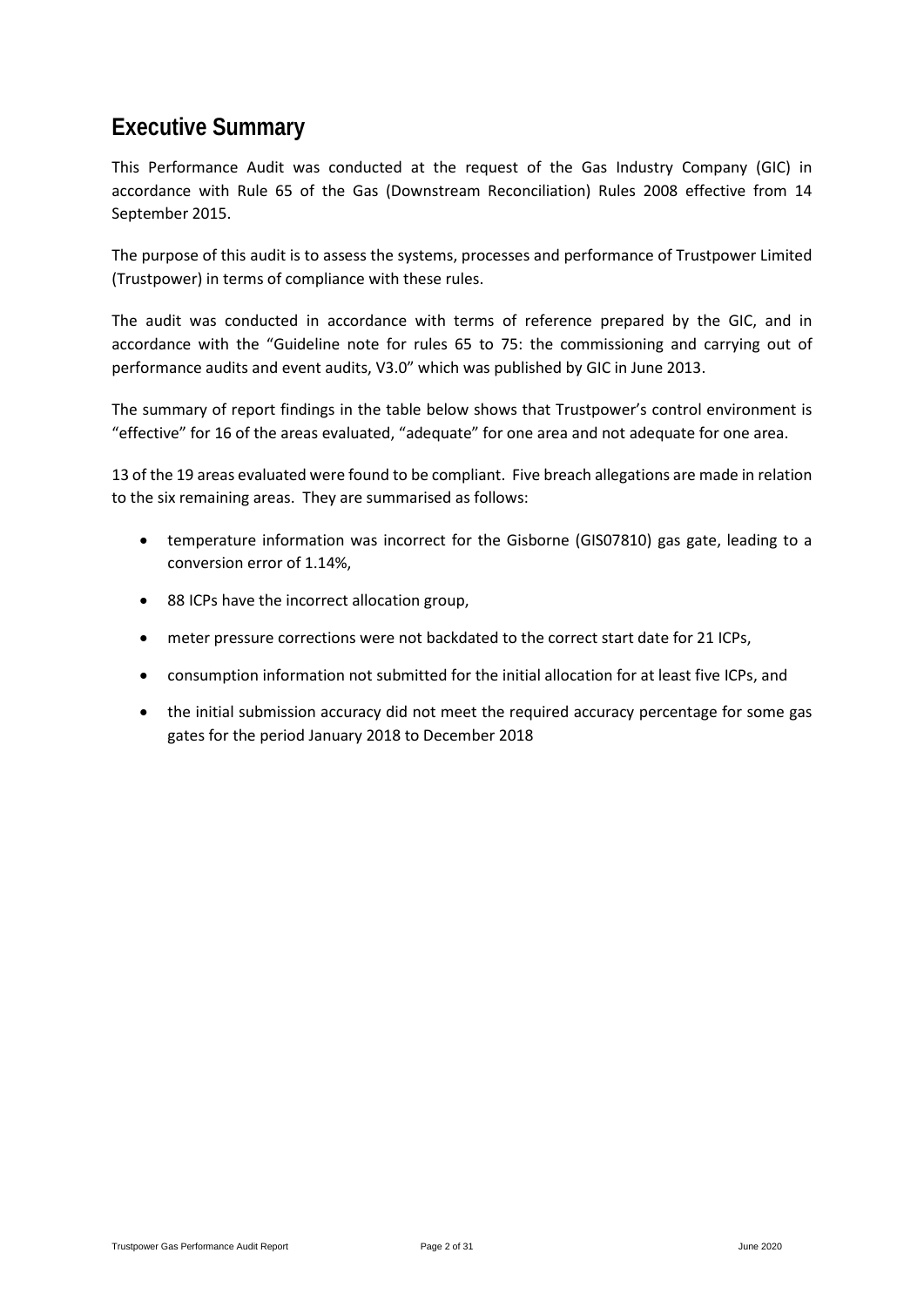## **Summary of Report Findings**

<span id="page-2-0"></span>

| <b>Issue</b>                                 | <b>Section</b> | <b>Control Rating</b><br>(Refer to Appendix 1<br>for definitions) | Compliance<br>Rating | <b>Comments</b>                                                                                                                                                                                      |
|----------------------------------------------|----------------|-------------------------------------------------------------------|----------------------|------------------------------------------------------------------------------------------------------------------------------------------------------------------------------------------------------|
| Transmission methodology and<br>audit trails | 1.5            | Effective                                                         | Compliant            | No issues were identified.                                                                                                                                                                           |
| ICP set up information                       | 2.1            | Effective                                                         | Not compliant        | The registry was populated late for five new connections resulting in<br>submission information not being provided for the initial allocation.                                                       |
| Metering set up information                  | 2.2            | Effective                                                         | Compliant            | Validation is in place for all metering fields.                                                                                                                                                      |
| <b>Billing factors</b>                       | 2.3            | Effective                                                         | Not compliant        | Trustpower now uses the temperature data published by GIC. There was an<br>error for Gisborne prior to the adoption of the new temperature data.                                                     |
| Archiving of reading data                    | 3.1            | Effective                                                         | Compliant            | Effective practices are in place for archiving of register reading data.                                                                                                                             |
| Meter interrogation<br>requirements          | 3.2            | Adequate                                                          | Not compliant        | 88 ICPs appear likely to have an incorrect allocation group currently recorded.<br>I recommend improving reporting and controls to ensure allocation groups are<br>corrected as soon as practicable. |
| Meter reading requirements                   | 3.3            | Effective                                                         | Compliant            | Meter reading attainment processes are robust.                                                                                                                                                       |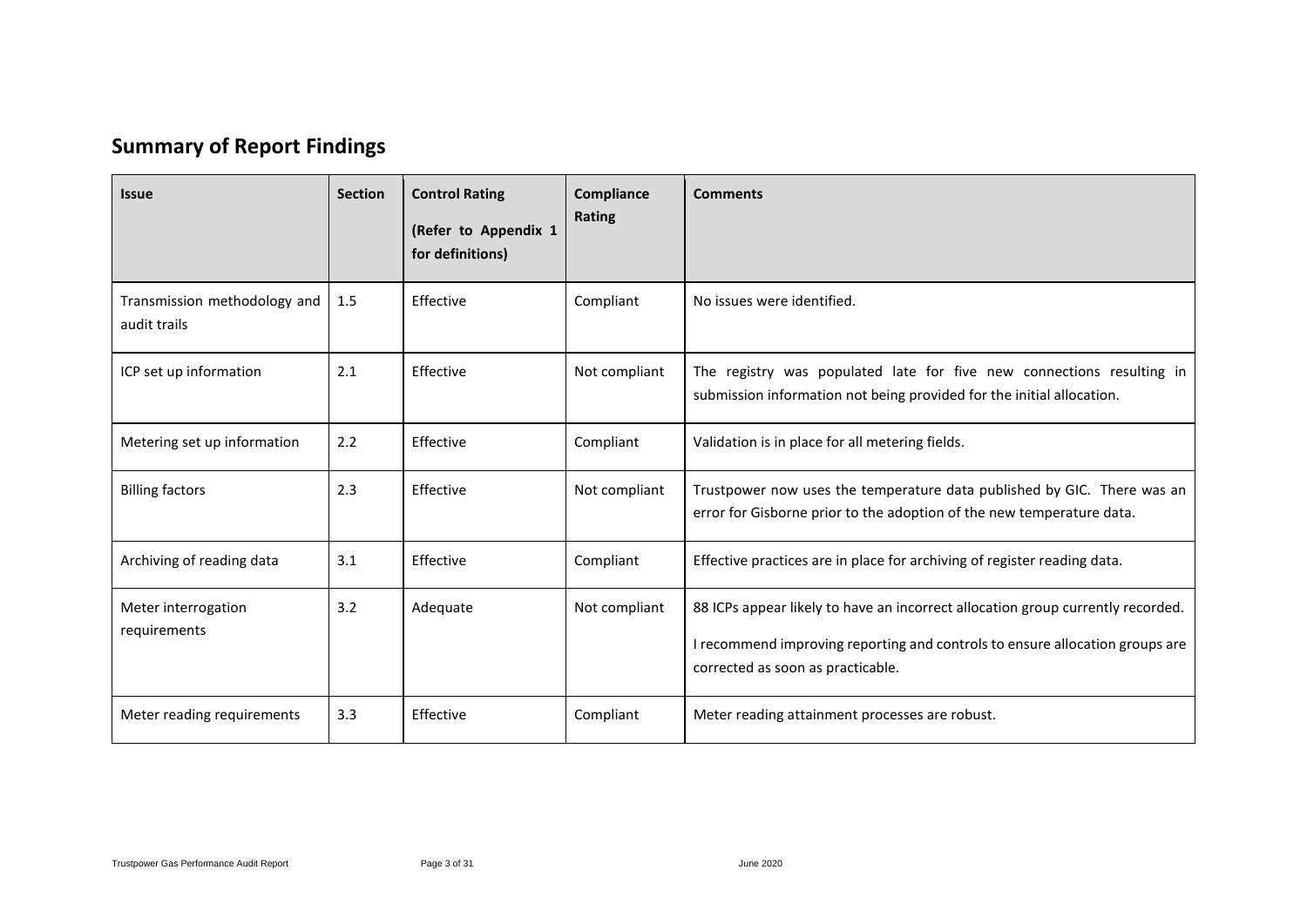| <b>Issue</b>                      | <b>Section</b> | <b>Control Rating</b><br>(Refer to Appendix 1<br>for definitions) | Compliance<br>Rating | <b>Comments</b>                                                                                                                                                                                                                                                                                                    |
|-----------------------------------|----------------|-------------------------------------------------------------------|----------------------|--------------------------------------------------------------------------------------------------------------------------------------------------------------------------------------------------------------------------------------------------------------------------------------------------------------------|
| Non TOU validation                | 3.4            | Effective                                                         | Compliant            | Validation processes are generally sound.<br>I recommend improving "zero consumption" reporting to enable filtering of<br>records to exclude records where the zero consumption is likely to be correct.<br>Build in the capability to "flag" records that have previously been confirmed as<br>"false positives". |
| Non TOU error correction          | 3.5            | Not adequate                                                      | Not compliant        | Corrected data automatically flows through to the relevant revision files for<br>stopped meters and altitude changes. Meter pressure corrections were not<br>backdated to the correct start date for 21 ICPs.                                                                                                      |
| TOU validation                    | 3.6            | Effective                                                         | Compliant            | Robust TOU validation processes are in place.                                                                                                                                                                                                                                                                      |
| Energy consumption<br>calculation | 4              | Effective                                                         | Compliant            | <b>TOU</b><br>The process to convert TOU consumption to energy is compliant.<br>Non TOU<br>GTV is calculating pressure, altitude and temperature factors correctly for non<br>TOU ICPs.<br>Compressibility correction occurs for ICPs with meter pressure over 50kPa.                                              |
| TOU estimation and correction     | 5.1            | Effective                                                         | Compliant            | Trustpower's processes achieve compliance with the requirement to provide<br>its "best estimate of consumption information".                                                                                                                                                                                       |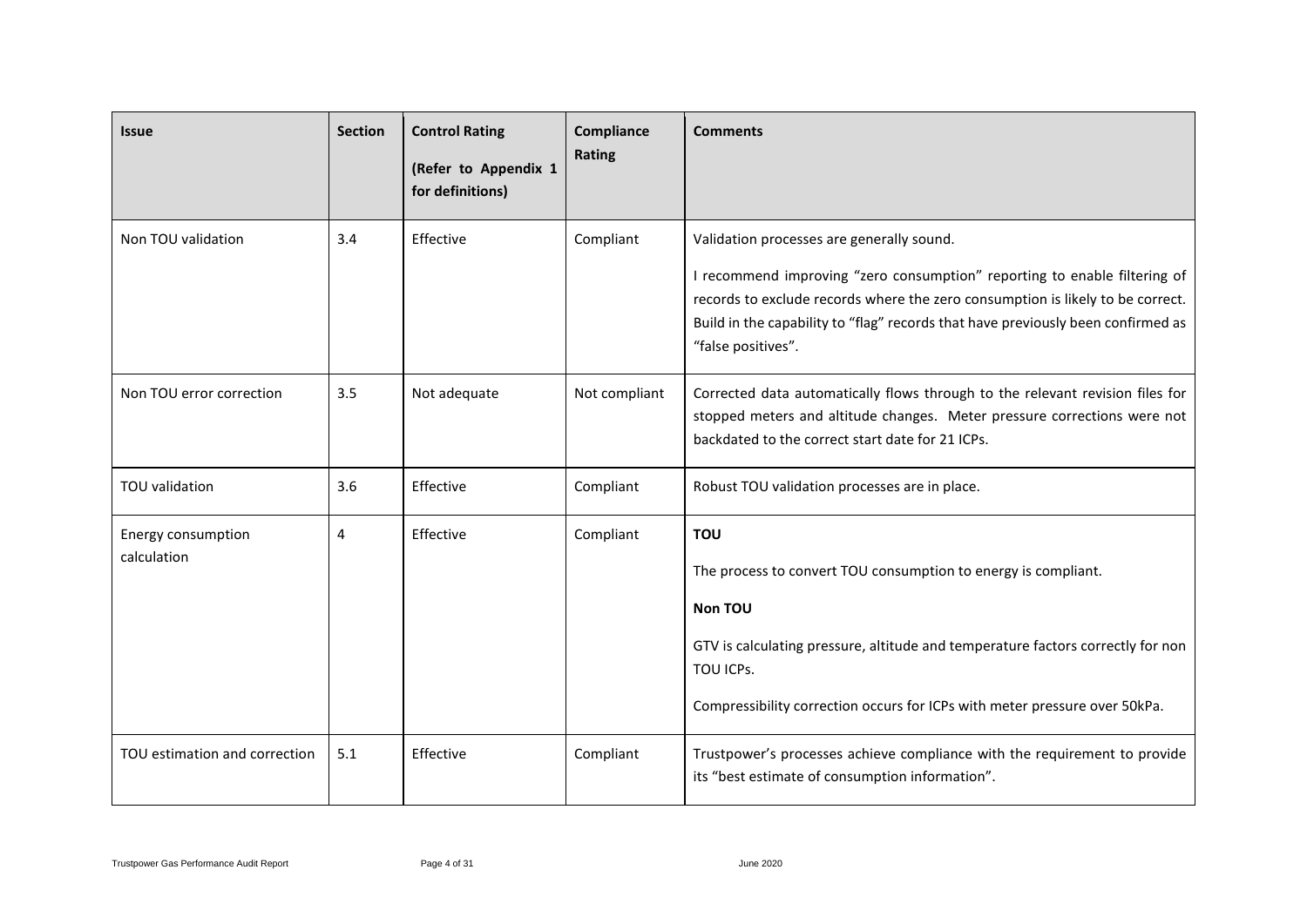| <b>Issue</b>                                     | <b>Section</b> | <b>Control Rating</b><br>(Refer to Appendix 1<br>for definitions) | Compliance<br>Rating | <b>Comments</b>                                                                                                                                                                                                                      |
|--------------------------------------------------|----------------|-------------------------------------------------------------------|----------------------|--------------------------------------------------------------------------------------------------------------------------------------------------------------------------------------------------------------------------------------|
| Provision of retailer<br>consumption information | 5.2            | Effective                                                         | Not compliant        | The process for preparing consumption information files is generally robust.<br>There were at least five ICPs where consumption information was not<br>submitted for initial allocation due to backdated set up for new connections. |
| Initial submission accuracy                      | 5.3            | Effective                                                         | Not compliant        | Trustpower uses historic seasonal adjustment daily shape values to improve<br>the accuracy of forward estimates. Although compliance has not been<br>achieved, the process is robust.                                                |
| Forward estimates                                | 5.4            | Effective                                                         | Compliant            | Trustpower uses historic seasonal adjustment daily shape values to improve<br>the accuracy of forward estimates.                                                                                                                     |
| <b>Historic estimates</b>                        | 5.5            | Effective                                                         | Compliant            | Compliance was achieved for all of the scenarios provided during the audit.                                                                                                                                                          |
| Proportion of HE                                 | 5.6            | Effective                                                         | Compliant            | Reporting has been provided as required.                                                                                                                                                                                             |
| <b>Billed vs consumption</b><br>comparison       | 5.7            | Effective                                                         | Compliant            | No issues were identified.                                                                                                                                                                                                           |
| <b>Gas Trading Notifications</b>                 | 5.8            | Effective                                                         | Compliant            | Processes are in place to ensure that trading notifications are issued where<br>required.                                                                                                                                            |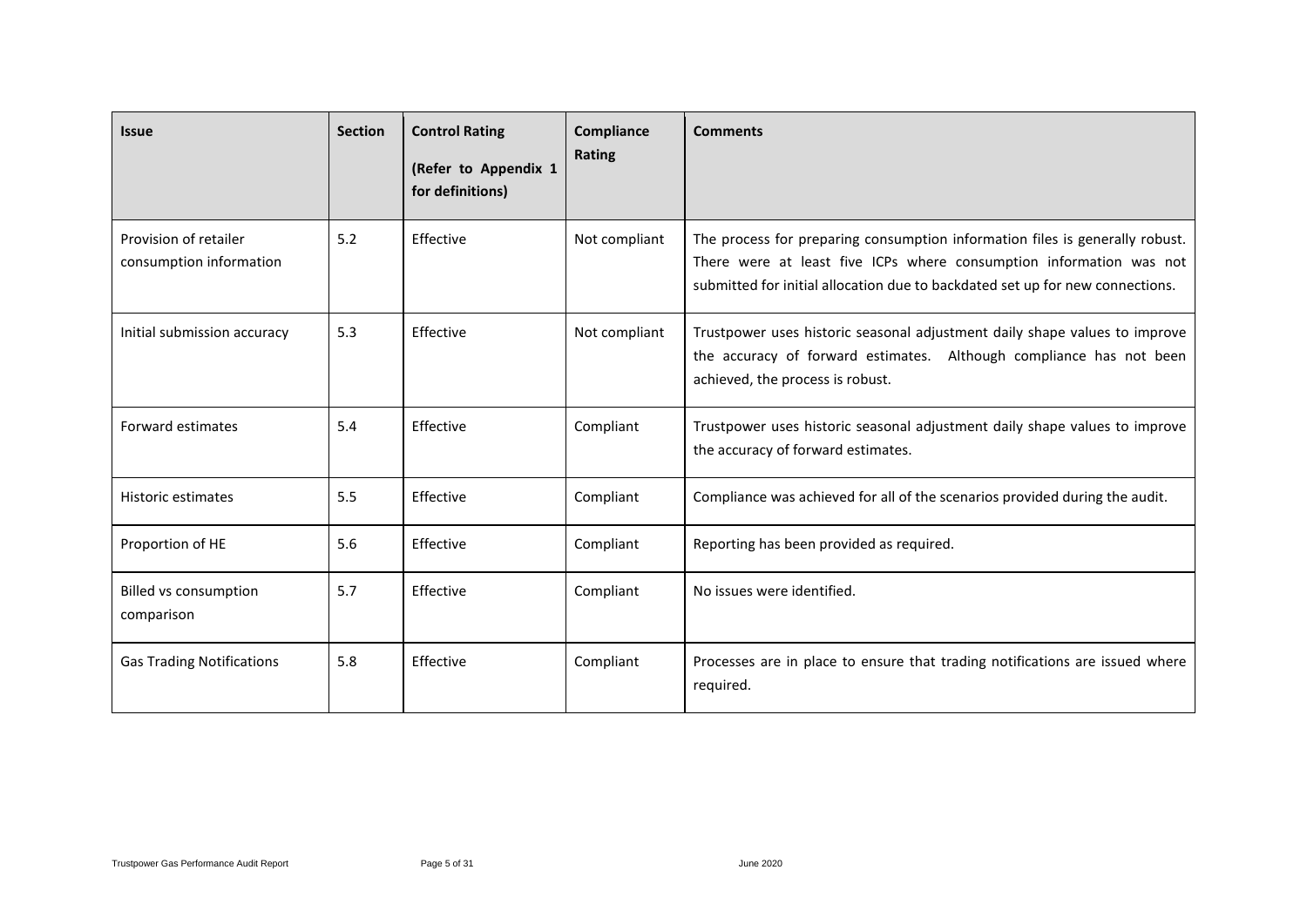### <span id="page-5-0"></span>**Persons Involved in This Audit**

Auditor:

Steve Woods **Veritek Limited**

Trustpower personnel assisting in this audit were:

| <b>Name</b>           | <b>Title</b>                                   |
|-----------------------|------------------------------------------------|
| Leanne Ellis          | <b>Reconciliation Analyst</b>                  |
| Rachel Falconer       | Team Leader: Assurance, Collections & Dispatch |
| Anita Stokes          | <b>Bill Data Manage</b>                        |
| <b>Teresa Stewart</b> | Lead Bill Data Specialist                      |
| Jessie Cox            | <b>Billing Manager</b>                         |
| Carolyn Green         | Team Leader - Billing                          |
| <b>Andrew Devine</b>  | <b>Reconciliation Analyst</b>                  |

Service providers assisting with processes within the audit scope:

| Company                                       | <b>Processes</b>                                       |
|-----------------------------------------------|--------------------------------------------------------|
| <b>Meter Reading Services</b>                 | Gathering and storing raw meter data                   |
| Wells Instrument & Electrical Services<br>Ltd | Gathering and storing raw meter data and TOU downloads |
| Powerco                                       | TOU downloads                                          |
| Electrix                                      | TOU downloads                                          |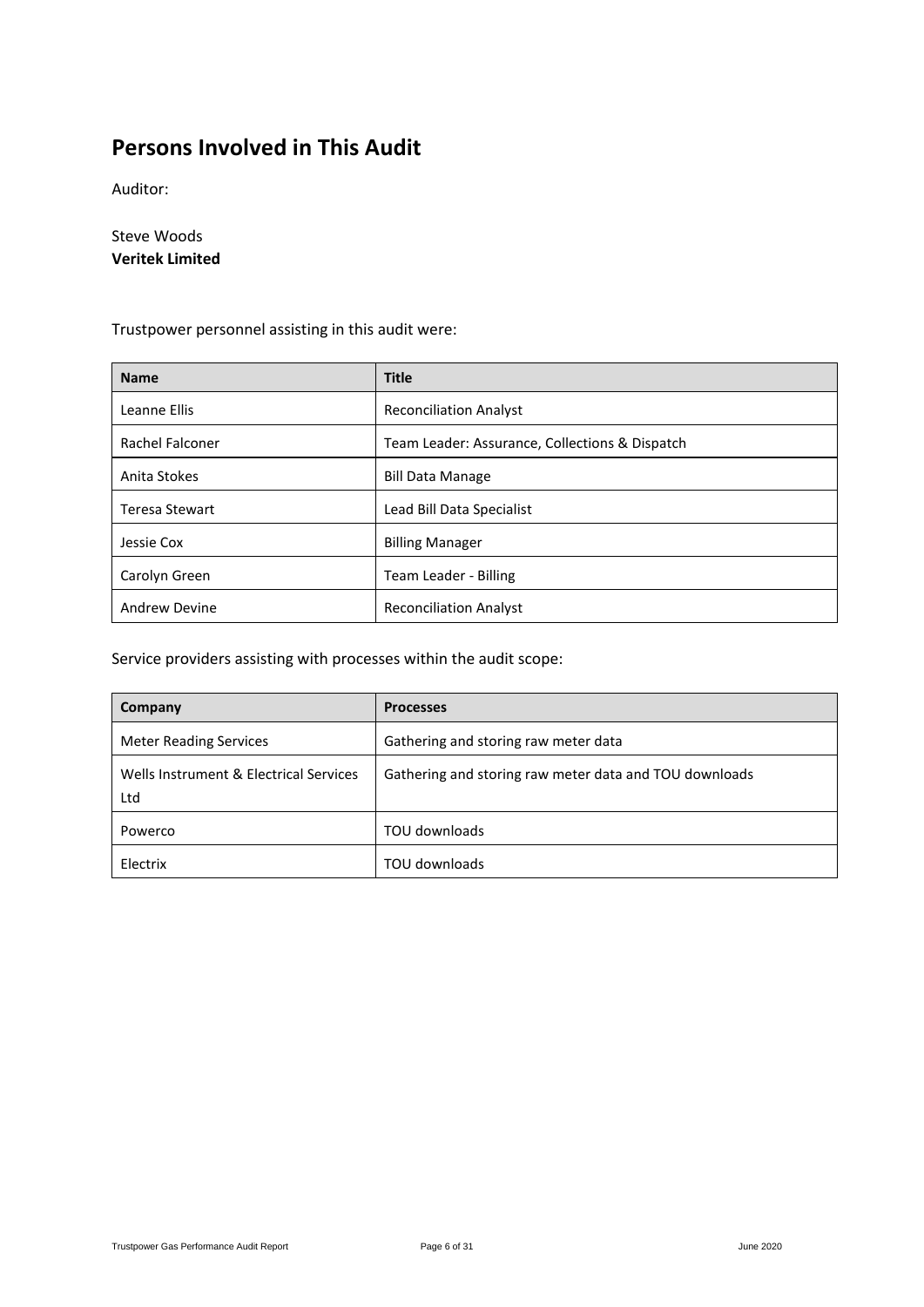### <span id="page-6-0"></span>**Contents**

|                                   | <b>Executive Summary</b>                                                         | $\overline{2}$ |  |  |  |
|-----------------------------------|----------------------------------------------------------------------------------|----------------|--|--|--|
| <b>Summary of Report Findings</b> |                                                                                  |                |  |  |  |
|                                   | Persons Involved in This Audit                                                   | 6              |  |  |  |
| Contents                          |                                                                                  |                |  |  |  |
| 1.                                | Pre-Audit and Operational Infrastructure Information                             | 9              |  |  |  |
| 1.1                               | Scope of Audit                                                                   | 9              |  |  |  |
| 1.2                               | Audit Approach                                                                   | 9              |  |  |  |
| 1.3                               | General Compliance                                                               | 10             |  |  |  |
|                                   | 1.3.1 Summary of Previous Audit                                                  | 10             |  |  |  |
|                                   | 1.3.2 Breach Allegations                                                         | 11             |  |  |  |
| 1.4                               | Provision of Information to the Auditor (Rule 69)                                | 11             |  |  |  |
| 1.5                               | Draft Audit Report Comments                                                      | 12             |  |  |  |
| 1.6                               | Transmission Methodology and Audit Trails (Rule 28.4.1)                          | 12             |  |  |  |
| 2.                                | Set-up and Maintenance of Information in Systems (Rule 28.2)                     | 13             |  |  |  |
| 2.1                               | ICP Set Up Information                                                           | 13             |  |  |  |
|                                   | 2.1.1 New Connections Process                                                    | 13             |  |  |  |
|                                   | 2.1.2 Altitude Information                                                       | 14             |  |  |  |
| 2.2                               | Metering Set-up Information                                                      | 15             |  |  |  |
| 2.3                               | <b>Billing Factors</b>                                                           | 16             |  |  |  |
|                                   | 2.3.1 Temperature Information                                                    | 16             |  |  |  |
|                                   | 2.3.2 Calorific Values                                                           | 17             |  |  |  |
| 3.                                | <b>Meter Reading and Validation</b>                                              | 18             |  |  |  |
| 3.1                               | Archiving of Register Reading Data (Rule 28.4.2)                                 | 18             |  |  |  |
| 3.2                               | Retailer to Ensure Certain Metering Interrogation Requirements are Met (Rule 29) | 18             |  |  |  |
| 3.3                               | Meter Reading Requirements (Rules 29.4.3, 29.5 & 40.2)                           | 19             |  |  |  |
| 3.4                               | Non TOU Validation                                                               | 20             |  |  |  |
| 3.5                               | Non TOU Error Correction                                                         | 21             |  |  |  |
| 3.6                               | <b>TOU Validation</b>                                                            | 22             |  |  |  |
| 4.                                | <b>Energy Consumption Calculation (Rule 28.2)</b>                                | 22             |  |  |  |
| 5.                                | <b>Estimation and Submission Information</b>                                     | 23             |  |  |  |
| 5.1                               | TOU Estimation and Correction (Rule 30.3)                                        | 23             |  |  |  |
| 5.2                               | Provision of Retailer Consumption Information (Rules 30 to 33)                   | 23             |  |  |  |
| 5.3                               | Initial Submission Accuracy (Rule 37.2)                                          | 25             |  |  |  |
| 5.4                               | Forward Estimates (Rules 34 & 36)                                                | 27             |  |  |  |
| 5.5                               | Historic Estimates (Rules 34 & 35)                                               | 27             |  |  |  |
| 5.6                               | Proportion of Historic Estimates (Rule 40.1)                                     | 28             |  |  |  |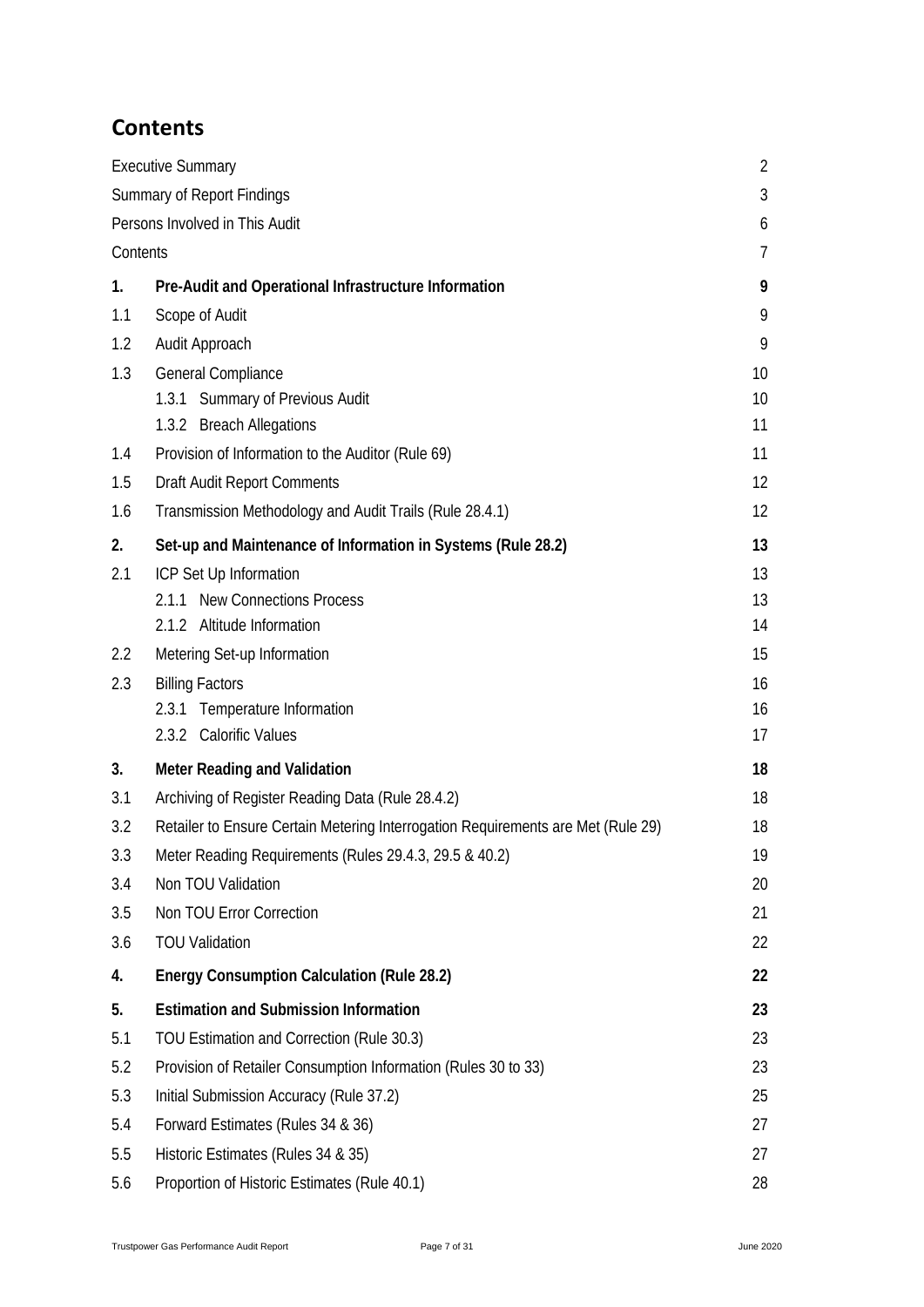| 5.7 | Billed vs Consumption Comparison (Rule 52)     | 28 |
|-----|------------------------------------------------|----|
| 5.8 | Gas Trading Notifications (Rule 39)            | 28 |
| 6.  | Recommendations                                | 29 |
|     | <b>Appendix 1 – Control Rating Definitions</b> |    |
|     | Appendix 2 – Trustpower Comments               |    |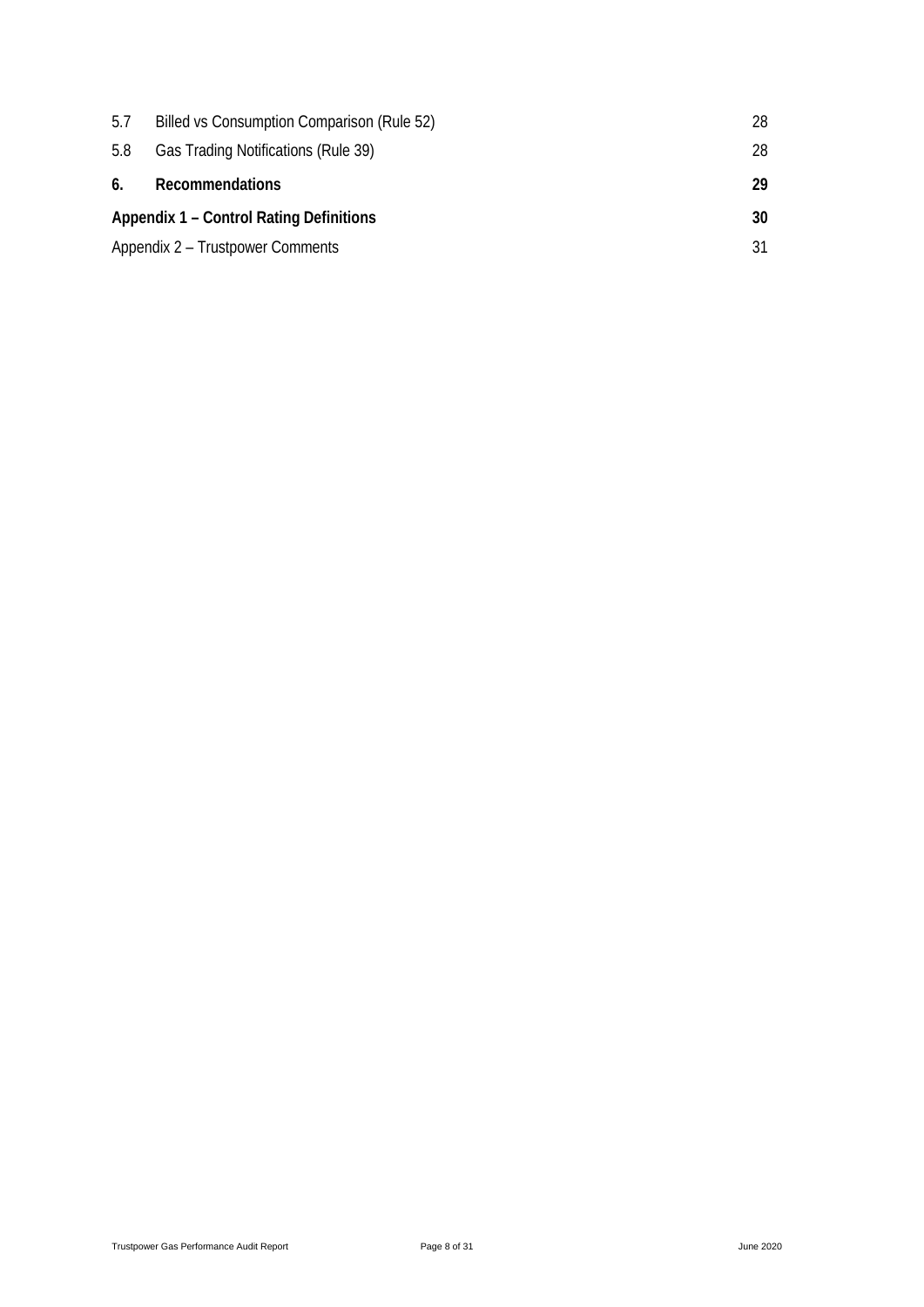### <span id="page-8-0"></span>**1. Pre-Audit and Operational Infrastructure Information**

#### <span id="page-8-1"></span>**1.1 Scope of Audit**

This Performance Audit was conducted at the request of the Gas Industry Company (GIC) in accordance with Rule 65 of the Gas (Downstream Reconciliation) Rules 2008 effective from 14 September 2015. Rule 65 is inserted below:

- 65. Industry body to commission performance audits
	- 65.1 The industry body must arrange at regular intervals performance audits of the allocation agent and allocation participants.
	- 65.2 The purpose of a performance audit under this rule is to assess in relation to the allocation agent or an allocation participant, as the case may be, -
		- 65.2.1 The performance of the allocation agent or that allocation participant in terms of compliance with these rules; and
		- 65.2.2 The systems and processes of the allocation agent or that allocation participant that have been put in place to enable compliance with these rules.

The audit was conducted in accordance with terms of reference prepared by the GIC, and in accordance with the "Guideline note for rules 65 to 75 and 80: the commissioning and carrying out of performance audits and event audits, V3.0" which was published by GIC in June 2013.

The audit was carried out on June  $9<sup>th</sup>$  and  $11<sup>th</sup>$  2020. The audit was conducted by video conference due to the Covid-19 travel restrictions.

The scope of the audit includes "downstream reconciliation" only. Switching, metering ownership and data collection functions are not within the audit scope.

#### <span id="page-8-2"></span>**1.2 Audit Approach**

As mentioned in **section 1.1** the purpose of this audit is to assess the performance of Trustpower in terms of compliance with the rules, and the systems and processes that have been put in place to enable compliance with the rules.

This audit has examined the effectiveness of the controls Trustpower has in place to achieve compliance, and where it has been considered appropriate, sampling has been undertaken to determine compliance.

Where sampling has occurred, this has been conducted using the Auditing Standard 506 (AS-506) which was published by the Institute of Chartered Accountants of New Zealand. I have used my professional judgement to determine the audit method and to select sample sizes, with an objective of ensuring that the results are statistically significant.<sup>[1](#page-8-3)</sup>

<span id="page-8-3"></span><sup>1</sup> In statistics, a result is considered statistically significant if it is unlikely to have occurred by chance. (Wikipedia)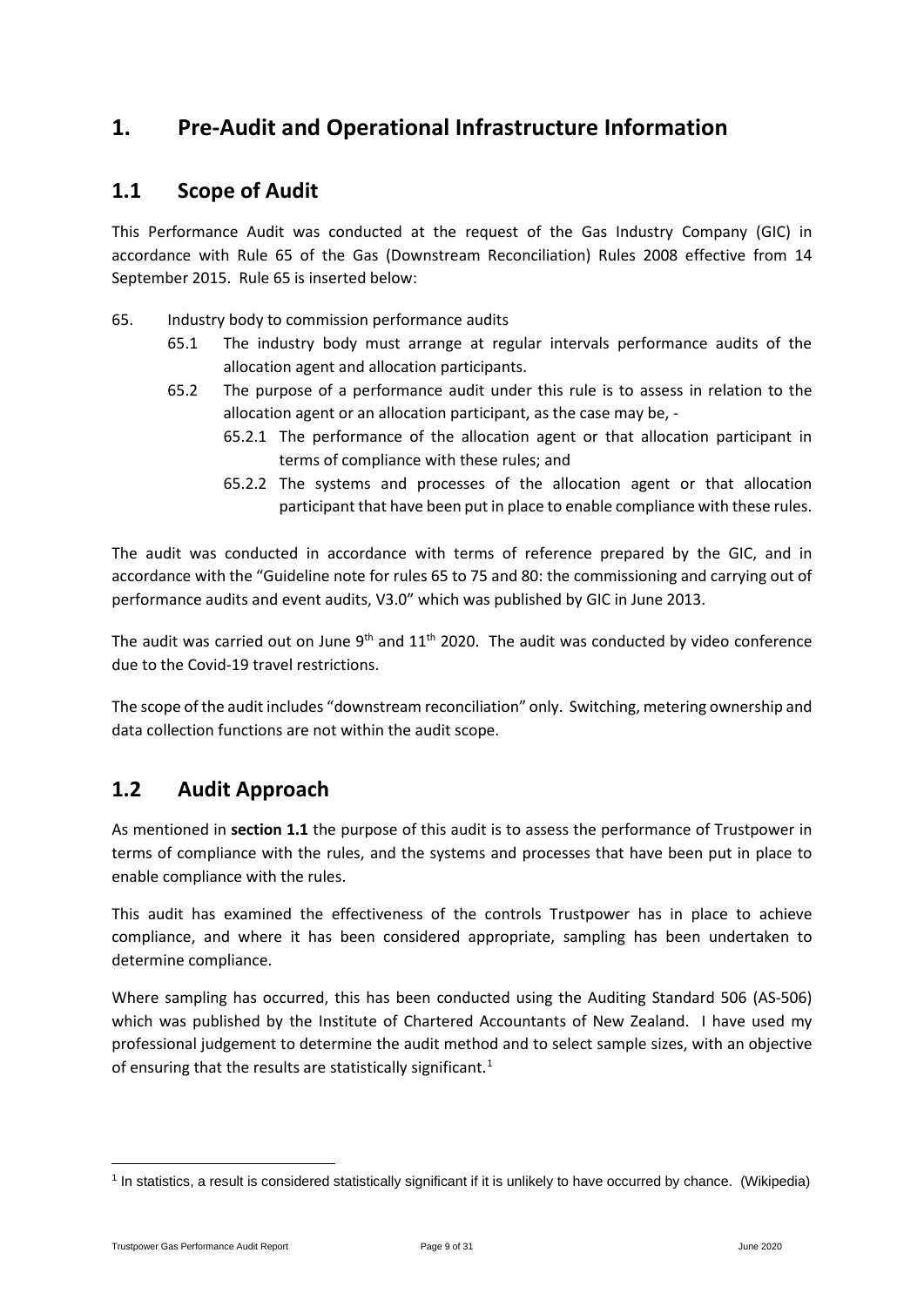Where calculations are performed by Trustpower's systems, the algorithm has been checked by using one or two examples as a "sample". Multiple examples are not required because they will not introduce any different variables.

Where compliance is reliant on manual processes, manual data entry for example, the sample size has been increased to a magnitude that, in my judgement, ensures the result has statistical significance.

Where errors have been found or processes found not to be compliant the materiality of the error or non-conformance has been evaluated.

#### <span id="page-9-0"></span>**1.3 General Compliance**

#### <span id="page-9-1"></span>**1.3.1 Summary of Previous Audit**

Trustpower provided a copy of their previous audit conducted in 2017 by Julie Langford. Seven breach allegations were made, and resolution of these matters is summarised in the table below:

| <b>Breach Allegation</b>                                                                                                   | Rule   | Section in this<br>report | <b>Resolution</b>                                                                                                                                                             |
|----------------------------------------------------------------------------------------------------------------------------|--------|---------------------------|-------------------------------------------------------------------------------------------------------------------------------------------------------------------------------|
| Trustpower failed to comply with NZS5259<br>when converting volume to energy because of<br>inaccurate temperature factors. | 28.2   | 2.3.1                     | There was still a<br>discrepancy for one<br>gas gate, but this is<br>now resolved because<br>Trustpower is using<br>the temperature data<br>supplied and published<br>by GIC. |
| An ICP had no actual meter read for more than<br>12 months.                                                                | 29.4.3 | 3.3                       | No further examples<br>were identified during<br>this audit.                                                                                                                  |
| An ICP had no actual meter read for more than<br>12 months but had been excluded from the<br>over 12-month list.           | 40.2   | 3.3                       | This matter is now<br>resolved.                                                                                                                                               |
| Initial submission files adjusted by estimate<br>data at an aggregate gas gate level.                                      | 34.1   | 5.2                       | This matter is now<br>resolved.                                                                                                                                               |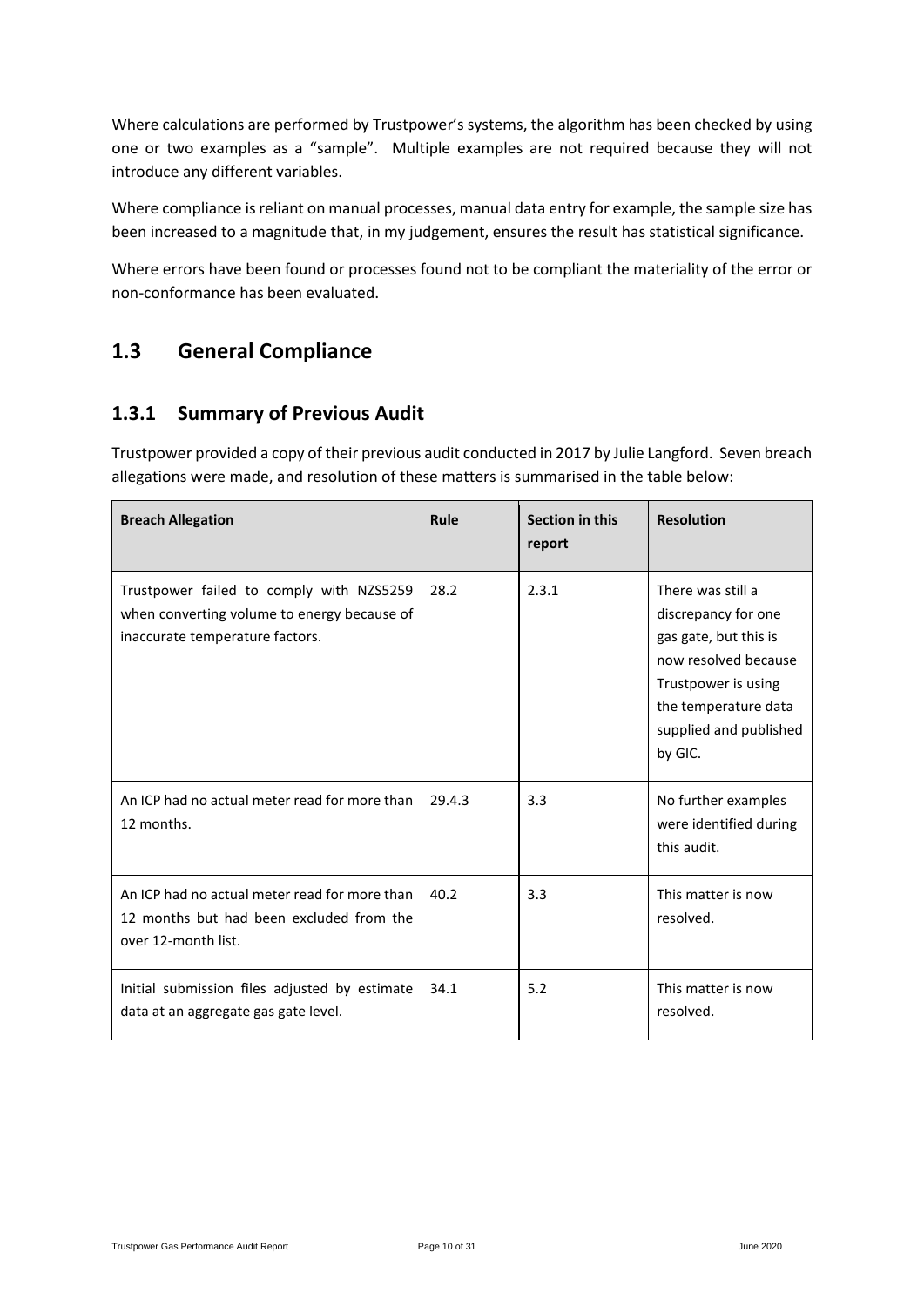#### <span id="page-10-0"></span>**1.3.2 Breach Allegations**

Trustpower has 21 alleged breaches recorded by the Market Administrator between 1 March 2017 and 20 April 2020 excluding the seven alleged breaches raised in relation to the 2017 performance audit. All breach allegations are for variances between initial and final allocations (rule 37.2).

As noted in the Summary of Report Findings, this audit recorded non-conformance in six sections leading to five breach allegations, as shown in the table below.

| <b>Breach Allegation</b>                                                                                                                                                                                                                                                                 | Rule          | Section in this report |
|------------------------------------------------------------------------------------------------------------------------------------------------------------------------------------------------------------------------------------------------------------------------------------------|---------------|------------------------|
| Temperature information was incorrect for the Gisborne<br>(GISO7810) gas gate, leading to a conversion error of<br>1.14%.<br>Temperature data is now sourced from the GIC's website;<br>therefore, the controls are now effective, and the matter is<br>resolved for future submissions. | 26.5.4        | 2.3.1                  |
| 88 ICPs have the incorrect allocation group.                                                                                                                                                                                                                                             | 29.2 & 29.3   | 3.2                    |
| Meter pressure corrections were not backdated to the<br>correct start date for 21 ICPs.                                                                                                                                                                                                  | 26.2.1 & 26.3 | 3.5                    |
| Consumption information not submitted for the initial<br>allocation for all five ICPs checked where the active status<br>was backdated.                                                                                                                                                  | 26.2.1 & 28.3 | 5.2                    |
| The initial submission accuracy did not meet the required<br>accuracy percentage for some gas gates for the period<br>January 2018 to December 2018                                                                                                                                      | 37.2          | 5.3                    |

### <span id="page-10-1"></span>**1.4 Provision of Information to the Auditor (Rule 69)**

In conducting this audit, the auditor may request any information from Trustpower, the allocation agent and any allocation participant.

Information was provided by Trustpower in a timely manner in accordance with this rule.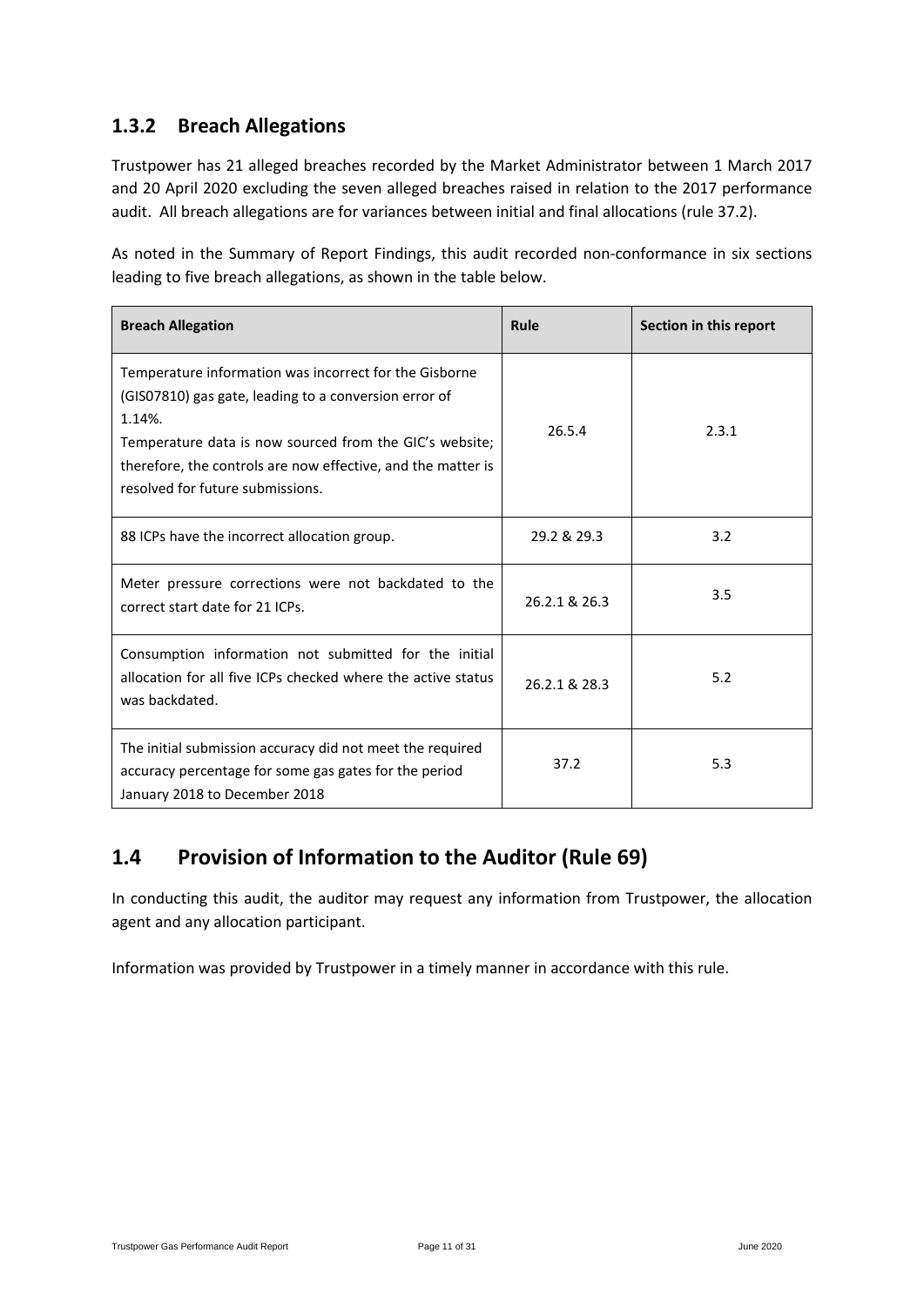#### <span id="page-11-0"></span>**1.5 Draft Audit Report Comments**

A draft audit report was provided to the industry body (GIC), the allocation agent, and allocation participants that I considered had an interest in the report. In accordance with rule 70.3 of the 2015 Amendment Version of the Gas (Downstream Reconciliation) Rules 2008, those parties were given an opportunity to comment on the draft audit report and indicate whether they would like their comments attached as an appendix to the final audit report. The following responses were received:

| Party      | Response | <b>Comments provided</b> | Included in report |
|------------|----------|--------------------------|--------------------|
| Trustpower | Yes      | Yes                      | Yes                |

The comments received will be considered in accordance with rule 71.1, prior to preparing the final audit report. Trustpower's comments are included in the relevant sections where issues were raised.

#### <span id="page-11-1"></span>**1.6 Transmission Methodology and Audit Trails (Rule 28.4.1)**

The audit trail was evaluated for all data gathering, validation and processing functions. This rule requires that "The consumption information supplied to the allocation agent in accordance with rules 29 to 40 is transferred in such a manner that it cannot be altered without leaving a detailed audit trail..."

A sample of GAS040 and GAS050 reports submitted on the Allocation Portal were checked against the original reports in Trustpower's system. This check confirmed that the original files were still available, and that they had not been edited after the submission date and time.

Supporting information for TOU corrections is appropriately filed and was available during the audit.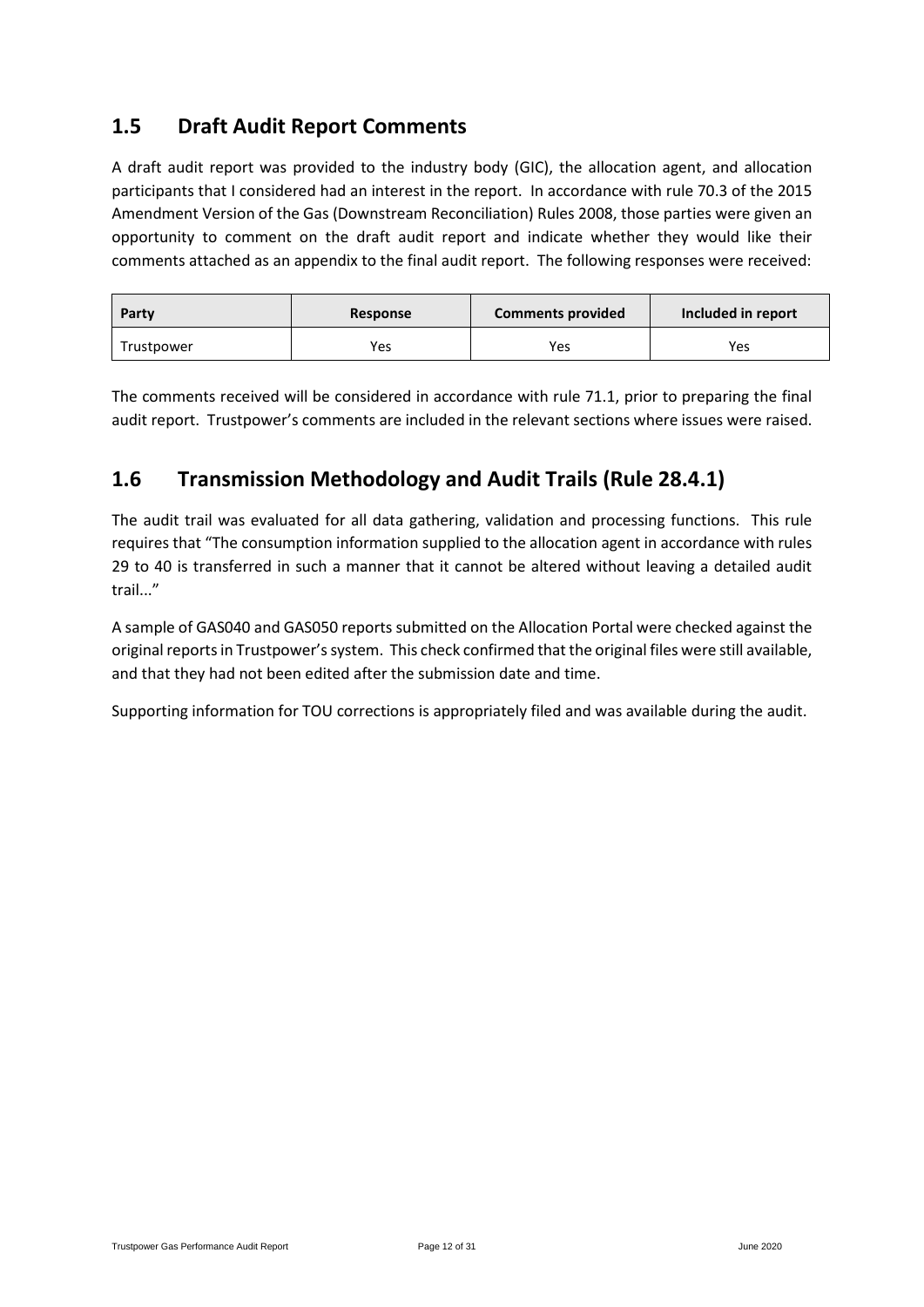### <span id="page-12-0"></span>**2. Set-up and Maintenance of Information in Systems (Rule 28.2)**

Every retailer must ensure the conversion of measured volume to volume at standard conditions and the conversion of volume at standard conditions to energy complies with NZS 5259:2015, for metering equipment installed at each consumer installation, for which the retailer is the responsible retailer.

Compliance with this rule has been examined in relation to the set-up of ICP, metering and billing information. I have also considered the Gas (Downstream Reconciliation) Rules 2008 Billing factors guideline note v1.0 (Billing Factors Guideline) published by GIC on 30/11/2015 when examining the set up and maintenance of information.

### <span id="page-12-1"></span>**2.1 ICP Set Up Information**

#### <span id="page-12-2"></span>**2.1.1 New Connections Process**

The process was examined for the connection and activation of new ICPs.

New connections are managed via the networks' portals. Progress notifications are automatically generated, and the relevant details are loaded into GTV.

One of the main issues with the new connections process is that the physical connection is made at the property when the ICP is still at the "Ready" status, and at this point the consumer hasn't necessarily registered with a retailer.

Consumption information may not be provided to the allocation agent until the registry is updated, which means that for some ICPs where the status has changed to ACTC, consumption information has not been provided to the allocation agent for the initial allocation.

The "Maintenance Breach History Report (RET breaches)" report was examined for the period January 2019 to March 2020. This report contained 262 ICPs where the initial registry update was later than two business days, out of a total of 590 new connections. I checked the records for five ICPs where the registry update was more than 15 business days late. In all cases, consumption information was provided to the allocation agent at the first available opportunity after the claim date. Consumption information was not provided to the allocation agent for the initial allocation for any of the five ICPs.

There are two issues causing late registry updates. Some were due to errors at the time of populating GTV, and some were due to a system issue preventing the automated registry update in cases where TRUS is not the proposed retailer. Weekly reporting is run to identify these issues.

I checked the "RSREADY" report to identify ICPs at Ready, where Trustpower is the proposed retailer to ensure they were loaded into GTV. There was one record and it was loaded correctly into GTV.

Trustpower has a set of validation processes and reports to identify and resolve discrepancies, which was demonstrated during the audit. The validation compares GTV data to registry data for all relevant fields. Whilst reporting is in place to identify discrepancies, there appear to be delays with the resolution of some of these discrepancies, which will sometimes have an effect on billing and reconciliation. This is discussed further in **section 5.2**.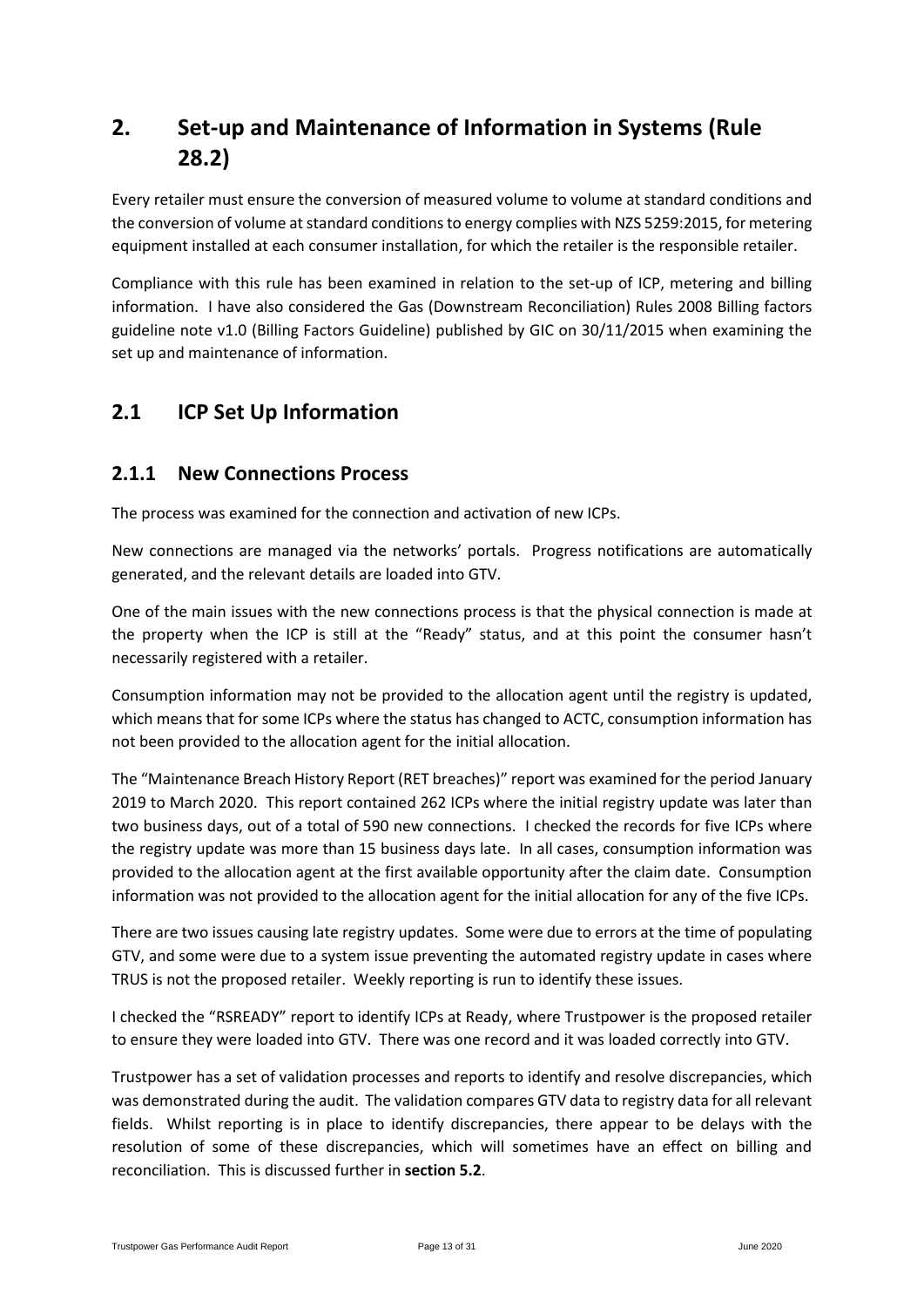#### <span id="page-13-0"></span>**2.1.2 Altitude Information**

It is a distributor's responsibility to populate the registry with correct altitude information to support compliance with NZS 5259:2015, and it is a retailer responsibility to comply with NZS 5259:2015 for the conversion of volume to energy.

NZS 5259:2015, which was published in November 2015, contains the following requirements regarding the way that altitude information should be managed.

- 1. The maximum permissible error is  $\pm$  1.0% where the meter pressure is less than or equal to 100kPa, and ±0.5% where the meter pressure is greater than 100kPa.
- 2. The following note is also included "Altitude should be determined within 10m where practicable."

A random sample of non TOU ACTC or ACTV ICPs per distributor from the registry list as at 20/03/20 were checked against "google earth" data. The sample was selected by choosing five ICPs with altitudes under 11m and five ICPs with altitudes over 140m per distributor, then choosing a further ten ICPs with altitudes between 11m and 140m per distributor. The "google earth" data is based on the "Shuttle Radar Topography Mission" (SRTM) results and a number of recent studies indicate an accuracy of ± 10m for altitude. An evaluation against this data is considered an appropriate test for "reasonableness". Altitude figures that are within approximately 90m of the actual altitude will ensure an accuracy of  $\pm$  1.0%.

Point 2 above recommends altitude figures are determined to within 10m where practicable. An evaluation of altitude data on the registry was conducted to check whether this recommendation had been met. As noted above, the margin of error of the "google earth" data appears to be approximately ± 10m, therefore, to allow for this margin, I have checked that the registry data is within 20m of "google earth" data.

| <b>Distributor</b> | <b>Total ACTC and ACTV non</b><br><b>TOU ICPS</b> | <b>ICPs checked</b> | <b>Quantity outside</b><br>20 <sub>m</sub> | <b>Quantity outside</b><br>90 <sub>m</sub> |
|--------------------|---------------------------------------------------|---------------------|--------------------------------------------|--------------------------------------------|
| <b>UNLG</b>        | 7,773                                             | 20                  | $\overline{\phantom{a}}$                   |                                            |
| <b>NGCD</b>        | 12,043                                            | 20                  | -                                          |                                            |
| <b>POCO</b>        | 11,893                                            | 20                  |                                            |                                            |
| <b>GNET</b>        | 2,887                                             | 20                  | $\overline{\phantom{a}}$                   | $\overline{\phantom{a}}$                   |
| <b>Total</b>       | 34,596                                            | 80                  | -                                          |                                            |

As shown in the table below the altitude data on the registry for non TOU ICPs appears to be very accurate in all areas.

A further evaluation was conducted of ICPs where the altitude figure was zero on the registry. This data also appears to be very accurate, with no discrepancies identified.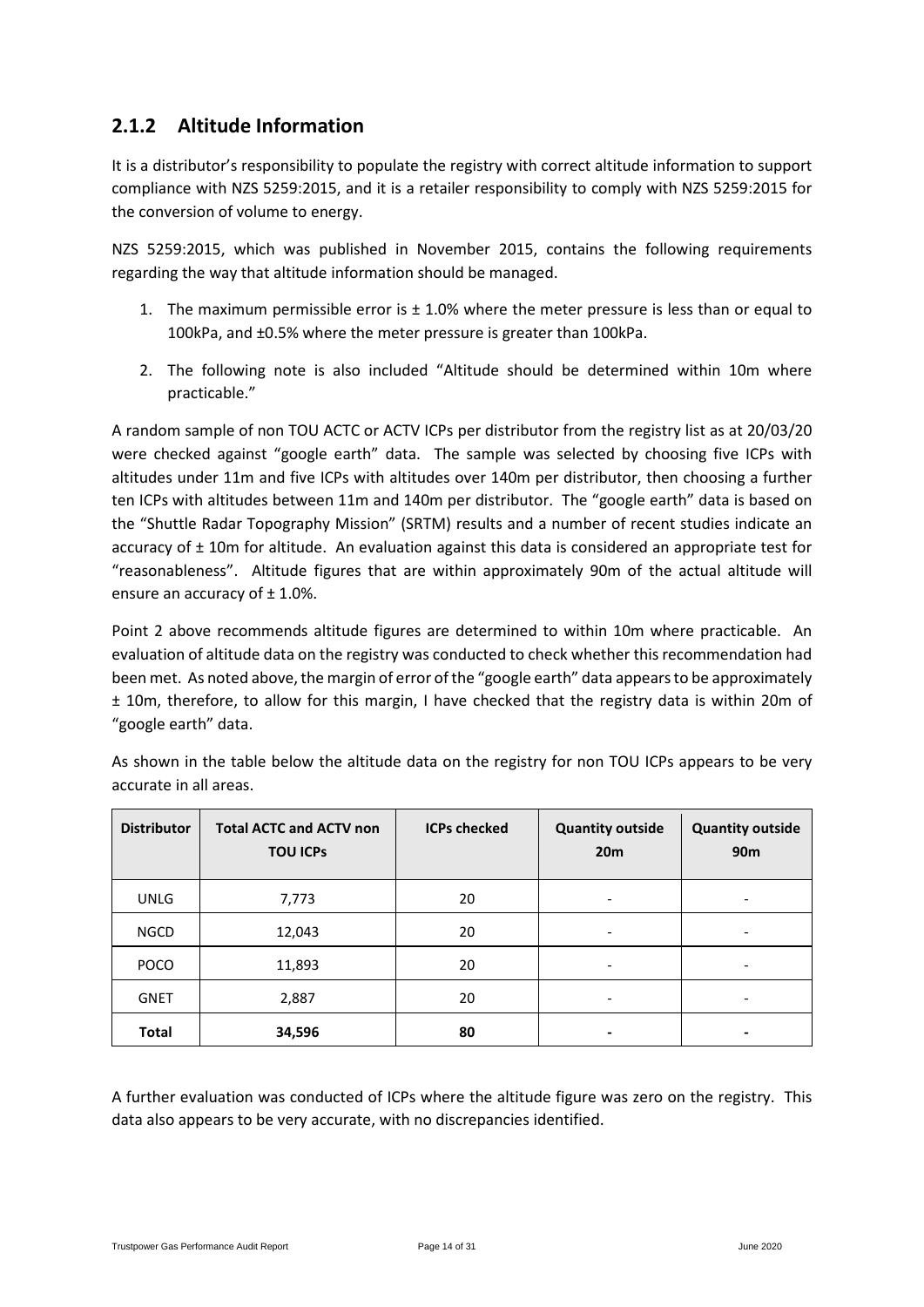| <b>Distributor</b> | <b>Total ACTC and</b><br><b>ACTV non TOU ICPs</b> | <b>ICPs with</b><br>altitude of zero | <b>ICPs checked</b>      | Quantity<br>outside 20m  | Quantity<br>outside 90m |
|--------------------|---------------------------------------------------|--------------------------------------|--------------------------|--------------------------|-------------------------|
| <b>UNLG</b>        | 7,773                                             |                                      | 1                        |                          |                         |
| <b>NGCD</b>        | 12,043                                            | 88                                   | 20                       | -                        |                         |
| <b>POCO</b>        | 11,893                                            | 17                                   | 17                       | $\overline{\phantom{0}}$ |                         |
| <b>GNET</b>        | 2,887                                             |                                      | $\overline{\phantom{a}}$ | -                        | -                       |
| <b>Total</b>       | 34,596                                            | 106                                  | 38                       |                          |                         |

Altitude adjustments are applied for TOU ICPs, which all have TG register content codes. TOU gas conversion was checked for two ICPs and I confirmed that the altitude factors were correctly calculated and applied.

Altitude is stored in GTV and there is regular validation between GTV and registry altitude figures.

Non-TOU gas conversion was checked for a sample of two ICPs, and I confirmed that the altitude factors were correctly calculated and applied.

#### <span id="page-14-0"></span>**2.2 Metering Set-up Information**

Trustpower compares their metering fields against registry metering fields on a daily basis.

#### **Meter pressure**

Meter pressure is a field in GTV. The recorded meter pressure value is used in the pressure factor calculation for all invoices and reconciliation submissions created after the date and time GTV pressure is updated.

Where a pressure change occurs without a physical meter change, or a correction is required from a certain date, GTV requires that the "reverse and rebill" process occurs to ensure the change is from the correct date.

There were 21 meter pressure changes from 01/01/18 until the 29/02/20. In all cases the effective date for the meter pressure change was the date GTV was updated. The changes were not made back to the correct effective date. In total there were 2,530 days where the meter pressure was incorrect. 1,554 of those days were for one ICP. Ten of the changes were due to correction of meter pressure by the meter owner, leading to a change in GTV. 11 of the changes were due to Trustpower originally loading zero kPa for a new connection or a meter change and then correcting this after validation found a discrepancy. This matter is discussed further in Section 3.5, where a breach is alleged.

#### **Meter numbers and digits**

The meter reading processes are designed to identify meter number or digit discrepancies.

The meter number is stored in the hand-held device. If the meter reader's hand-held device is expecting more digits than the number of dials, then the reading is entered as normal and notification is made in the "readers notes" field for investigation. If the hand-held is expecting fewer digits than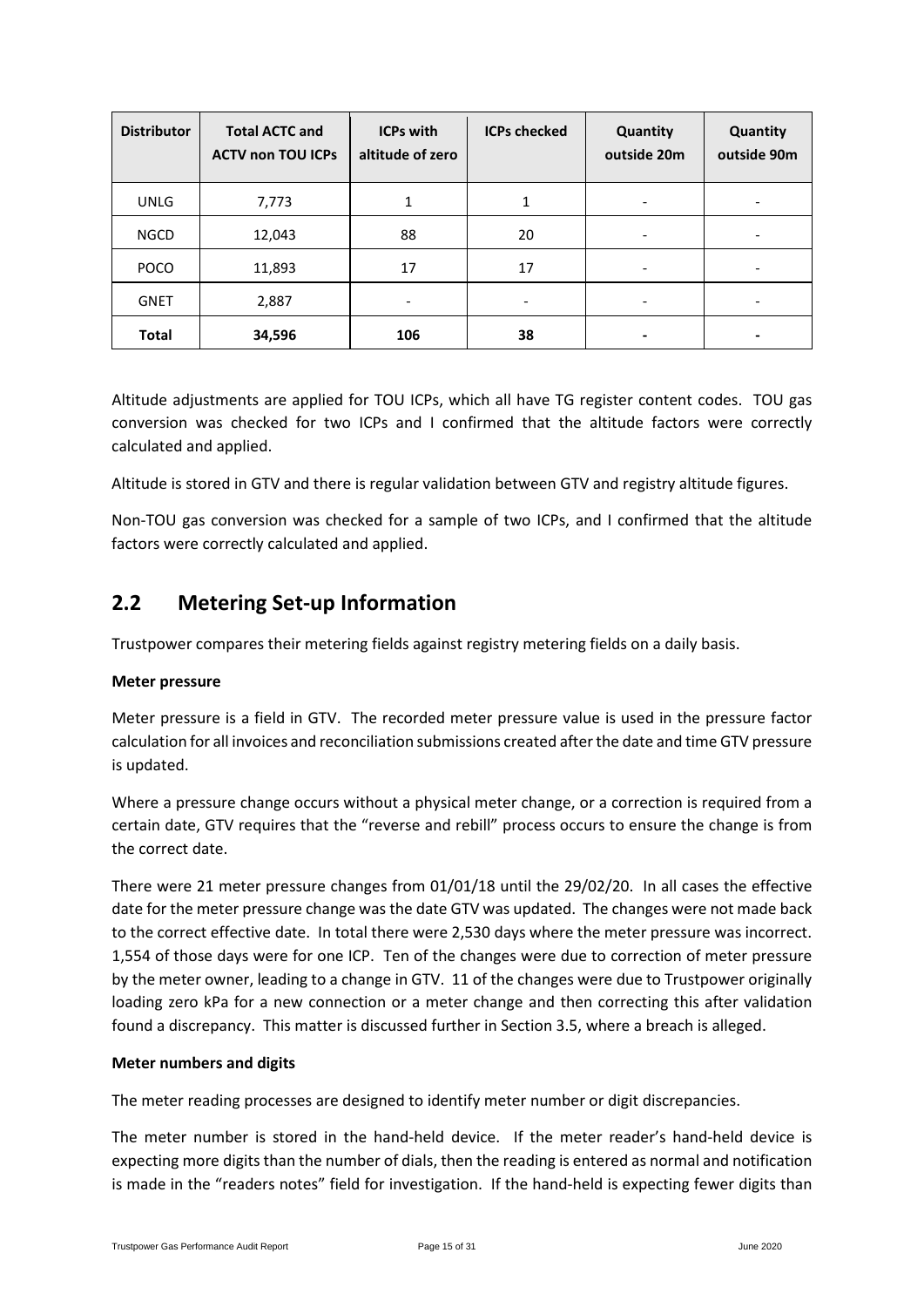the number of dials, then the reading is entered into the "readers notes" field and once again an investigation is conducted. This "safety net" appears to be robust and meter dials are checked against the registry on a daily basis.

#### **Meter multipliers**

This field is included in the registry validation checks. There are currently no meters with multipliers.

#### **Meter types and content codes**

All TOU ICPs have the correct register content codes recorded.

#### <span id="page-15-0"></span>**2.3 Billing Factors**

#### <span id="page-15-1"></span>**2.3.1 Temperature Information**

For ICPs where the actual temperature is not measured NZS 5259:2015 states that temperature may be estimated, and four methodologies are provided. These are listed below in order of decreasing preference.

- **(a)** Gas temperature records for the GMS location under flowing conditions. Historic records can be used if similarity is preserved.
- **(b)** Records of actual gas temperature in similar installations at similar locations over corresponding periods.
- **(c)** For compact installations directly connected to short risers and well shaded from direct sunlight, the average ground temperature at 300mm depth. NOTE – Reliable and relevant climatic temperature data may be used as a basis for estimating average 300mm ground temperatures. This may include published data.
- **(d)** For installations where the inlet pipes are exposed to ambient air conditions the temperature may be estimated from the mean temperature obtained at reliable and relevant weather recording stations. The installation should be shielded from direct sunlight.

Trustpower has chosen option (c) and records an average daily temperature for each month. They apply the daily weighted average temperature for the period which consumption is being calculated for. Option (c) seems to be the most logical choice because it matches the majority of GMS installations.

From May 2020 Trustpower has applied the ground temperatures published on the GIC's website for all allocated gas gates. I checked an extract from GTV to ensure all temperatures matched.

The previous audit report recorded that the temperature data for Gisborne (GIS07810) was too low, because the data for Motu had been used and Motu has a colder climate than Gisborne. The temperature data was updated at the time of the previous audit, but it appears the temperature used were too high. The table below shows that the percentage variance for January is greater than that allowed by NZS 5259:2015.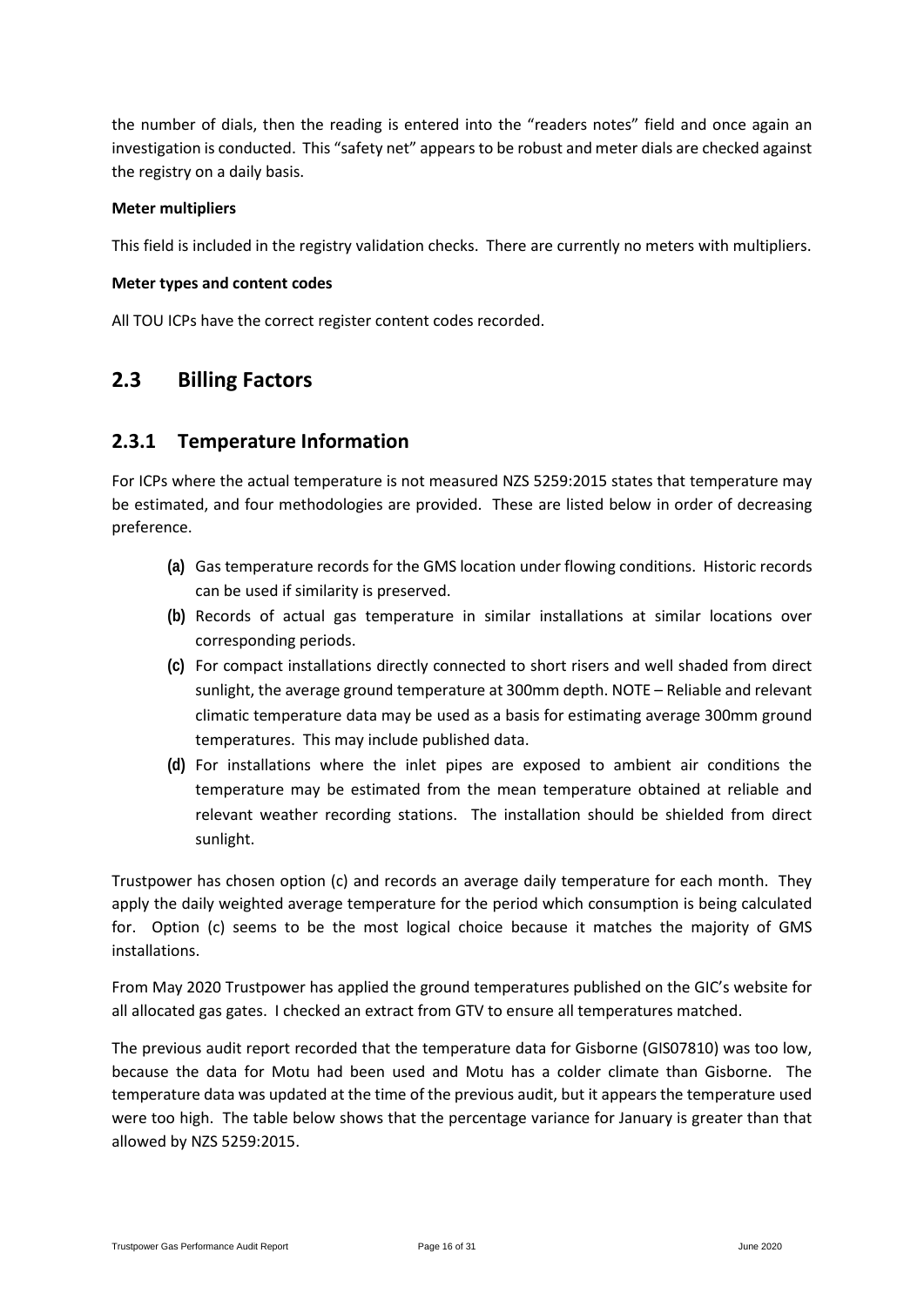|                    | Jan        | Feb                   | Mar       | Apr      | Mav     | Jun                 | Jul      | Aug      | Sep      | Oct      | Nov               | Dec      |
|--------------------|------------|-----------------------|-----------|----------|---------|---------------------|----------|----------|----------|----------|-------------------|----------|
| NIWA data          | 21.4       | 20.9                  | 19.2      | 15.7     | 12      | 9.7                 | 8.7      | 9.7      | 11.8     | 15       | 17.6              | 20       |
| lTrus data         | 24.8       | 23.8                  | 21.1      | 17.2     | 13.3    | 10.7                | 9.1      | 10.6     | 13       | 16.5     | 19.3              | 22.5     |
| NIWA factor        | 0.97827194 | 0.97993539            | 0.9856337 | 0.997577 | .010521 | 1.018738            | 1.022352 | 1.018738 | 1.01123  |          | 0.991058 0.982944 |          |
| <b>TRUS</b> factor |            | 0.96710858 0.97036538 | 0.9792693 | 0.992423 |         | 1.005935   1.015149 | 1.020903 | 1.015507 | 1.006989 | 0.994821 | 0.985297          | 0.974632 |
| % variance         | 1.14%      | 0.98%                 | 0.65%     | 0.52%    | 0.45%   | 0.35%               | 0.14%    | 0.32%    | 0.42%    | 0.52%    | 0.58%             | 0.85%    |

| <b>Non-Conformance</b>           | <b>Description</b>                                                                                                            | <b>Audited party comment</b>                                     |
|----------------------------------|-------------------------------------------------------------------------------------------------------------------------------|------------------------------------------------------------------|
| Regarding: Rule 26.5.4           | Temperature information was<br>incorrect for the Gisborne                                                                     | <b>Response:</b> Trustpower accepts this<br>breach               |
| <b>Control Rating: Effective</b> | (GIS07810) gas gate, leading to a<br>conversion error of 1.14%.                                                               | Comments:                                                        |
|                                  | Temperature data is now<br>sourced from the GIC's website;<br>therefore, the controls are now<br>effective, and the matter is | We will continue to review the<br>effectiveness of this control. |
|                                  | resolved for future submissions.                                                                                              |                                                                  |

NZS 5259:2015 states that correction for temperature drop due to Joule-Thomson effect of pressure reduction is applicable if temperature methodologies (b), (c) or (d) are used, provided the reduction is made in the same installation and immediately upstream of the GMS. "In other cases, or for large pressure drops or high flow rates the actual temperature drop should be measured. For natural gas the temperature drop is about 0.5º per 100kPa of pressure drop." This indicates that adjustment for the Joule-Thomson effect is desirable.

The Billing Factors Guideline contains the following expectations by GIC:

• include an assessment of the Joule-Thomson effect if there is a significant pressure reduction before gas enters the meter; the pressure reduction can be assessed as the difference between network pressure in the registry and the meter pressure.

This also reinforces that adjustment for the Joule-Thomson effect is desirable.

The accuracy of the Joule-Thomson adjustment is dependent on correct inputs, including network pressure and gas gate.

Trustpower applies the Joule-Thomson effect adjustment and the formula was checked and confirmed correct.

#### **Network pressure**

Trustpower validates network pressure against the registry as part of their ongoing checks.

#### **Gas gate**

Trustpower validates the gas gate against the registry as part of their ongoing checks.

#### <span id="page-16-0"></span>**2.3.2 Calorific Values**

Open Access Transmission Information System (OATIS) gas composition data is imported into GTV daily.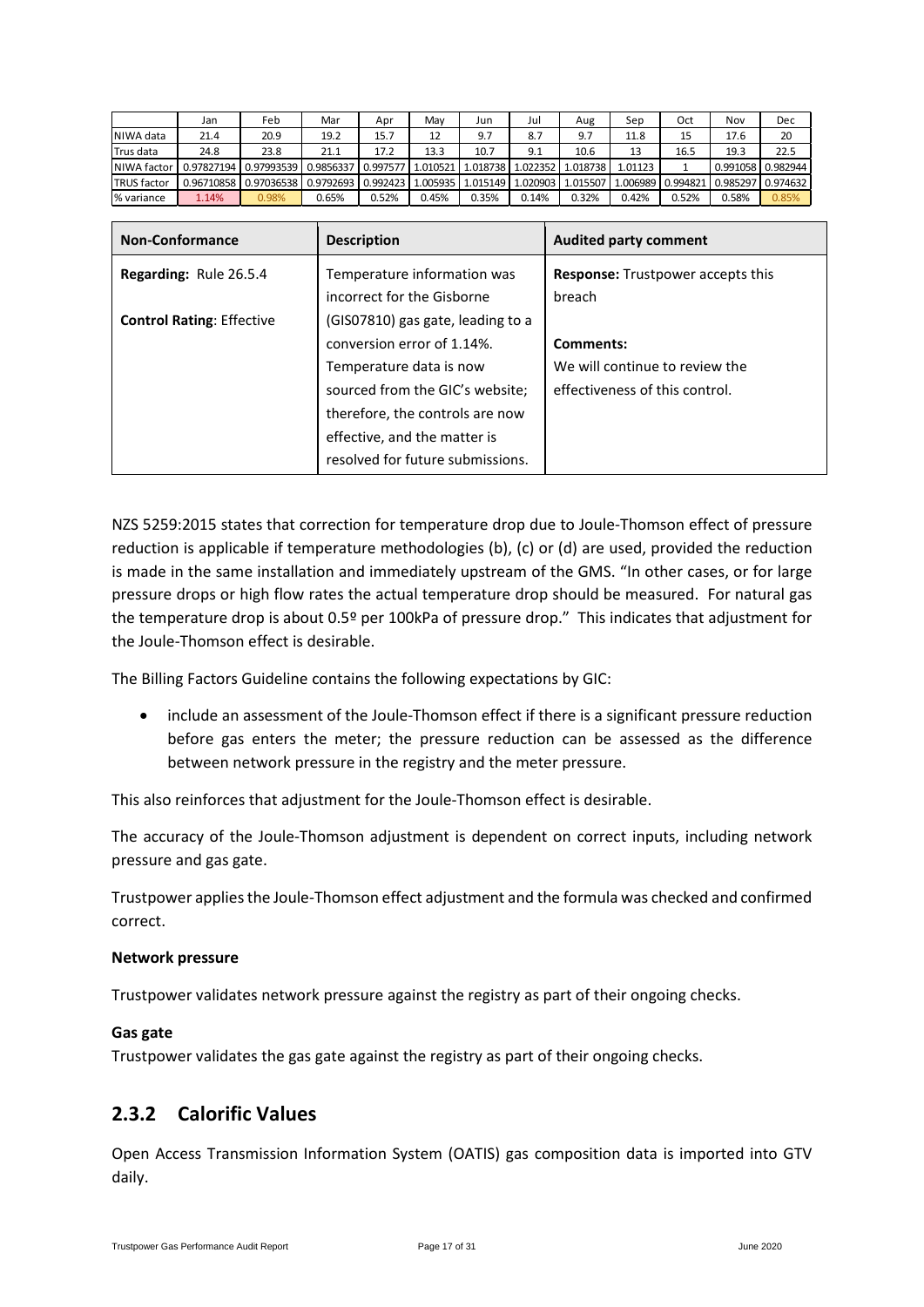The accuracy of the Orion information was confirmed by comparing an OATIS file with the contents of GTV for May 2020.

### <span id="page-17-0"></span>**3. Meter Reading and Validation**

### <span id="page-17-1"></span>**3.1 Archiving of Register Reading Data (Rule 28.4.2)**

Retailers are required to keep register reading data for a period of 30 months. Data was examined during the audit and it is confirmed that Trustpower securely archives data for a period in excess of 30 months.

Some data provided by Trustpower's meter reading contractor was checked, and it was found that the readings matched the data in GTV. This proves the end-to-end process.

### <span id="page-17-2"></span>**3.2 Retailer to Ensure Certain Metering Interrogation Requirements are Met (Rule 29)**

This rule requires that for consumer installations where the actual or expected consumption is greater than 10TJ, a TOU meter will be installed and the installation will be assigned to allocation group 1 or 2. For consumer installations where the actual or expected consumption is between 250GJ and 10TJ a non-TOU meter will be installed and the installation will be assigned to allocation group 4. Other installations should be assigned to allocation group 6.

All ACTC and ACTV ICPs had a value recorded in their allocation group on the registry. I checked the discrepancy reporting for allocation groups, and it appears there is validation in place to ensure ICPs are changed to AG6 from AG4, but not from AG6 to AG4. I requested an extract of all ICPs with annual consumption to check the accuracy of allocation groups. I found 56 AG4 ICPs with consumption lower than 250GJ and 32 AG6 ICPs with consumption of 250GJ or more. I recommend the reporting is improved to ensure allocation groups are corrected as soon as practicable.

| Recommendation                                                                                      | <b>Audited party comment</b>                                                                     |
|-----------------------------------------------------------------------------------------------------|--------------------------------------------------------------------------------------------------|
| Improve reporting and controls to ensure allocation<br>groups are corrected as soon as practicable. | <b>Response: Trustpower accepts this recommendation</b>                                          |
|                                                                                                     | <b>Comments:</b> Reporting and education/socialisation of<br>requirements has been strengthened. |
|                                                                                                     |                                                                                                  |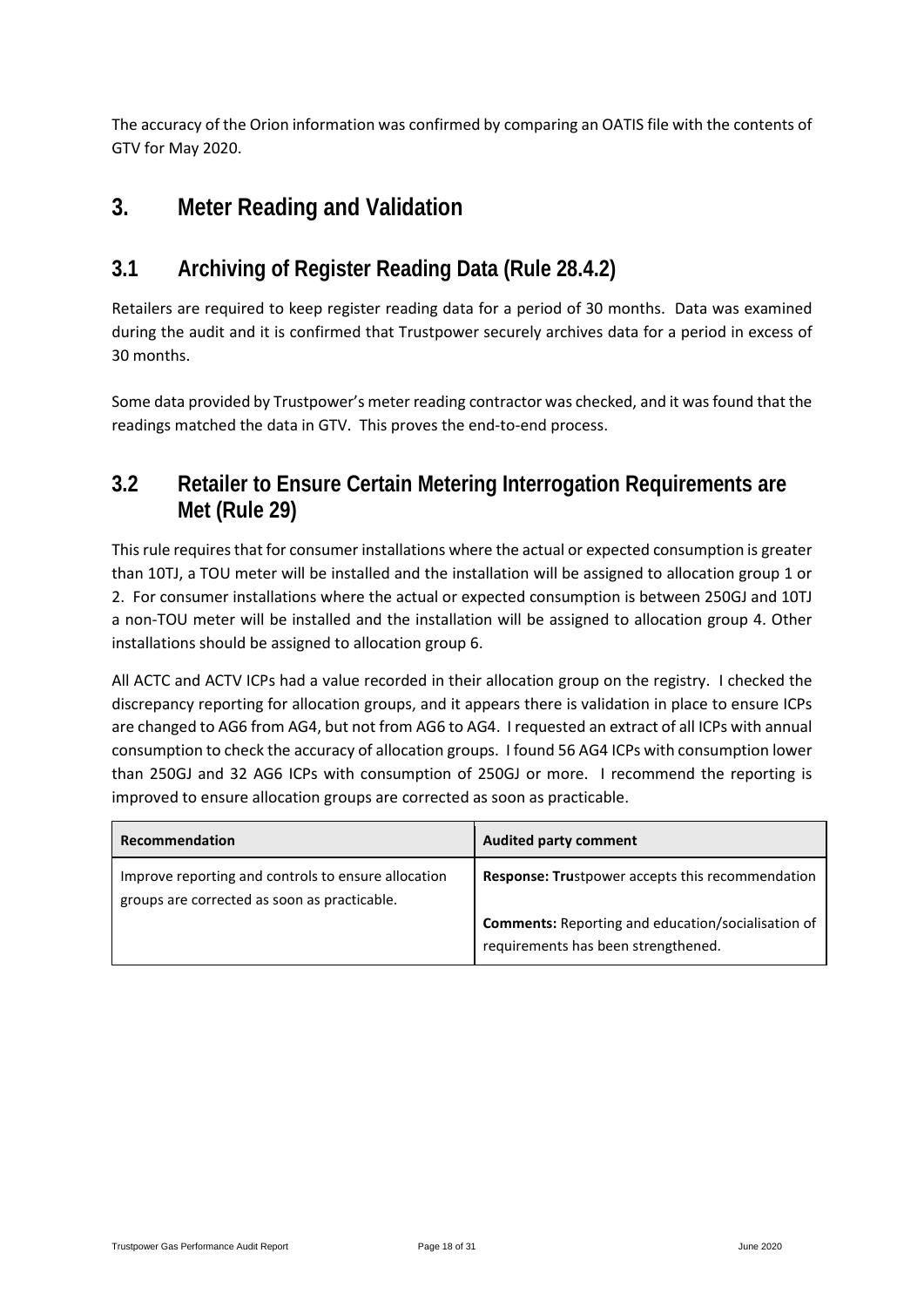| <b>Non-Conformance</b>                  | <b>Description</b>         | <b>Audited party comment</b>               |
|-----------------------------------------|----------------------------|--------------------------------------------|
| <b>Regarding: Rules 29.2 &amp; 29.3</b> | 88 ICPs have the incorrect | <b>Response:</b> Trustpower accepts this   |
|                                         | allocation group.          | breach                                     |
| <b>Control Rating: Adequate</b>         |                            |                                            |
|                                         |                            | Comments:                                  |
|                                         |                            | A recent internal change in team           |
|                                         |                            | structures and in roles & responsibilities |
|                                         |                            | led to an incorrect report (control) being |
|                                         |                            | used.                                      |
|                                         |                            |                                            |
|                                         |                            | The incorrect allocation groups have all   |
|                                         |                            | been updated and the correct report is     |
|                                         |                            | now being used.                            |

There is no impact on meter reading frequency, because Trustpower reads all ICPs monthly.

### <span id="page-18-0"></span>**3.3 Meter Reading Requirements (Rules 29.4.3, 29.5 & 40.2)**

Each month, retailers must report the number and percentage of validated meter readings obtained in accordance with rules 29.4.3 and 29.5 in the GAS080 report.

All consumer installations with non-TOU meters must have validated register readings recorded at least once every 12 months unless exceptional circumstances prevent such an interrogation. 90% of consumer installations with non-TOU meters must have a validated reading every four months.

All ICPs are on monthly meter reading rounds. If a reading is not obtained within 150 days, an outbound call is made by the billing team. If a reading is still not obtained at the 6-month point, the meter reading team take over responsibility and a letter is sent. If this is unsuccessful then the "compliance read" process commences. This process is where MRS is given responsibility to get a reading within 10 days and they must make five attempts, including at least one site visit and one after hours call. I consider this process achieves compliance with the "best endeavours" requirement.

To confirm compliance with the meter reading frequency rules, Trustpower provided a copy of the GAS080 report for December 2019 to February 2020.

| <b>Target</b> | Rolling 4 months (target 90%) | 12 months (target 100%) |
|---------------|-------------------------------|-------------------------|
| Dec 2019      | 98.38%                        | 99.98%                  |
| Jan 2020      | 98.79%                        | 99.96%                  |
| Feb 2020      | 98.65%                        | 99.98%                  |

I checked the records for 14 ICPs not read at 12 months from the February 2020 report. In all cases, exceptional circumstances were present, and several attempts had been made to obtain meter readings.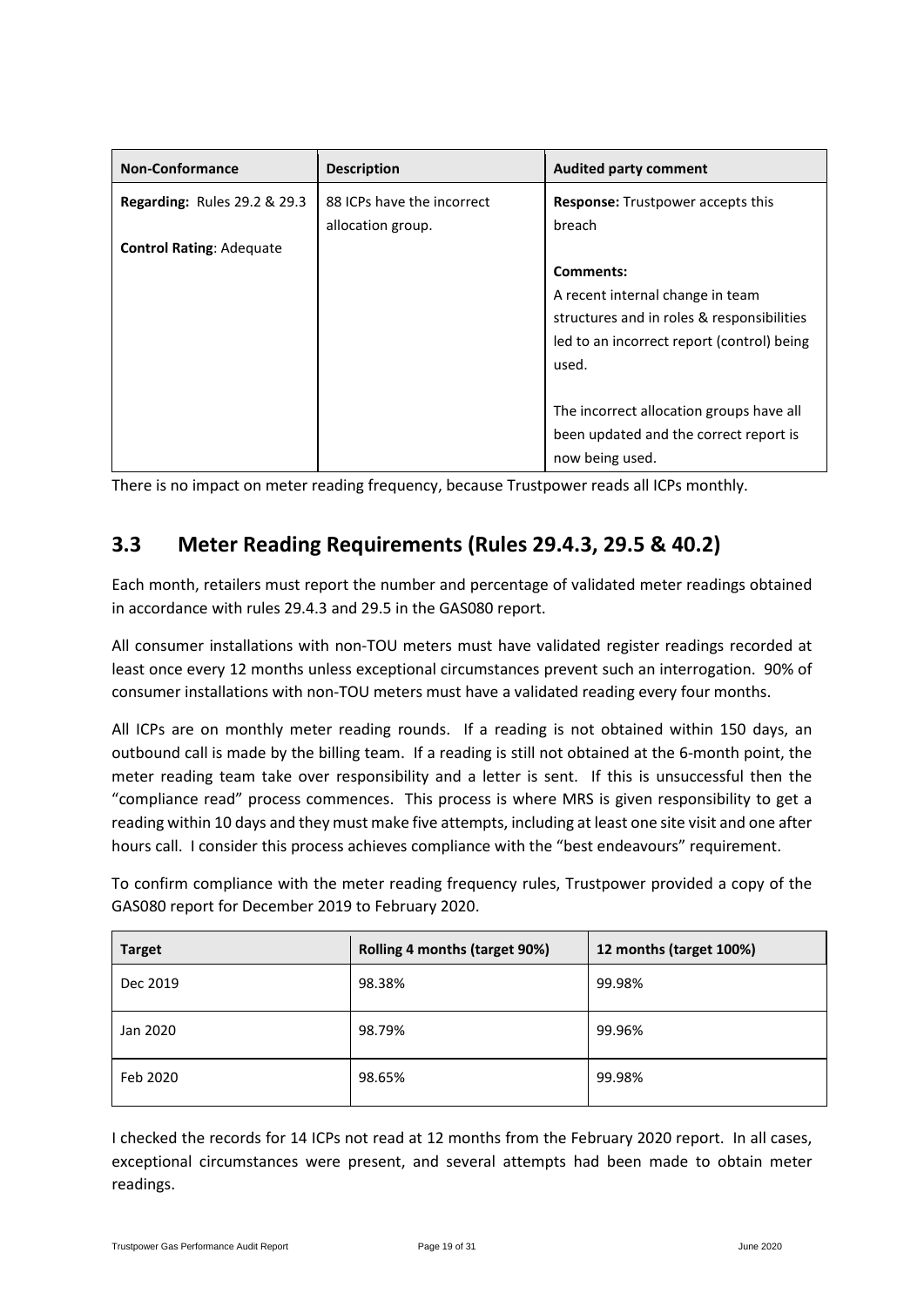Trustpower has sound processes in place to add, change or remove ICPs in meter reading rounds.

#### <span id="page-19-0"></span>**3.4 Non TOU Validation**

Meter reading validation occurs at multiple levels.

At source, the handheld data input devices perform a localised validation, to ensure that the reading is within expected high-low parameters. These parameters are set as a "high/low" limit, based on an agreed setting with Trustpower.

Readings that fail this initial validation must be re-entered, and if the second reading is the same, it will be accepted; if it is different (indicating an error with the first reading) then it must be re-entered. Once the same reading has been entered twice consecutively, it will be accepted.

The next two levels of validation occur in GTV, pre-billing and post billing. This validation includes the following checks:

- high consumption,
- no consumption,
- no reading,
- consumption on vacant connected ICPs,
- consumption on disconnected ICPs,
- credit reads (reading lower than the previous reading or estimate),
- minimum and maximum number of days,
- ICPs not on a meter reading schedule,
- ICPs with no registers, and
- multiple reads available.

Each register that fails validation is manually checked. If it is decided that the reading may be incorrect then billing is delayed, and a check reading is performed. Readings are not edited as part of this process.

The "zero consumption" reporting is not currently as effective as it could be. It contains approx. 3,000 records, but there is no ability to filter the report to exclude vacant or to note that zero consumption is expected due to the seasonality of the load.

| Recommendation                                                  | <b>Audited party comment</b>                       |
|-----------------------------------------------------------------|----------------------------------------------------|
| Improve "zero consumption" reporting to enable filtering of     | Response: Trustpower accepts this                  |
| records to exclude records where the zero consumption is        | recommendation                                     |
| likely to be correct. Build in the capability to "flag" records | <b>Comments:</b> We will prioritise the additional |
| that have previously been confirmed as "false positives".       | capability needed to strengthen this control.      |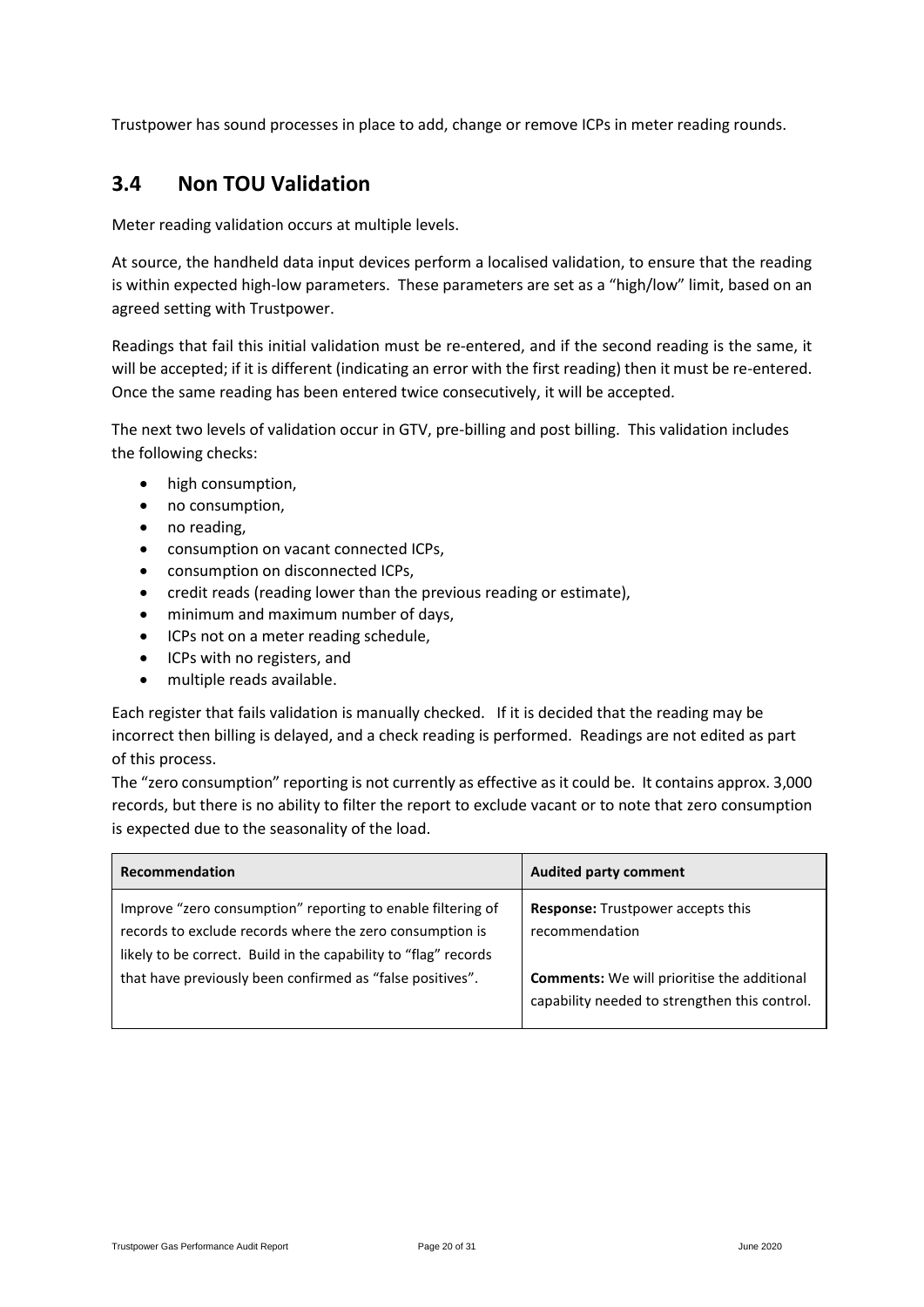### <span id="page-20-0"></span>**3.5 Non TOU Error Correction**

The process for error correction was examined to ensure that corrected consumption is included in the revision process and provided to the allocation agent.

#### **Stopped or faulty meters**

Where a meter is found to have stopped, an estimated removal reading is entered which adds the estimated unrecorded volume to the removal reading recorded on the meter. This process results in consumption information appearing in the relevant revision files. I checked three examples; two were resolved correctly and one is still in progress, awaiting meter test results.

#### **Meter pressure corrections**

As recorded in **section 2.2**, when meter pressure corrections are made, the corrected value only starts from the date of the correction. No historic corrections are made. There were 21 meter pressure changes from 01/01/18 until the 29/02/20. In all cases the effective date for the meter pressure change was the date GTV was updated. The changes were not made back to the correct effective date. In total there were 2,530 days where the meter pressure was incorrect. 1,554 of those days were for one ICP. Ten of the changes were due to correction of meter pressure by the meter owner, leading to a change in GTV. 11 of the changes were due to Trustpower originally loading zero kPa for a new connection or a meter change and then correcting this after validation found a discrepancy.

| <b>Non-Conformance</b>              | <b>Description</b>              | <b>Audited party comment</b>                     |
|-------------------------------------|---------------------------------|--------------------------------------------------|
| Regarding: Rules 26.2.1 &           | Meter pressure corrections were | <b>Response:</b> Trustpower accepts this         |
| 26.3                                | not backdated to the correct    | breach                                           |
|                                     | start date for 21 ICPs.         | <b>Comments:</b>                                 |
| <b>Control Rating: Not adequate</b> |                                 | Reporting and education/socialisation of         |
|                                     |                                 | requirements has been strengthened.              |
|                                     |                                 |                                                  |
|                                     |                                 | Of these 21 ICP's, eight can be rebilled as they |
|                                     |                                 | fit within the 12-month cut-off date for wash    |
|                                     |                                 | ups. These will be rebilled before the August    |
|                                     |                                 | Wash up. The remaining 13 ICPs are not able      |
|                                     |                                 | to correct via GTV, due to wash ups already      |
|                                     |                                 | being done.                                      |
|                                     |                                 | There were five ICP's where the differences      |
|                                     |                                 | were a negative or more then 4.5. Trustpower     |
|                                     |                                 | will investigate a way of manually calculating   |
|                                     |                                 | the price differences and ensuring customers     |
|                                     |                                 | and networks are not disadvantaged by the        |
|                                     |                                 | error. The remaining eight ICPS were too old     |
|                                     |                                 | to rebill and all were a pressure difference of  |
|                                     |                                 | less than 2.5 and had been incorrect less than   |
|                                     |                                 | a month so the difference is very small.         |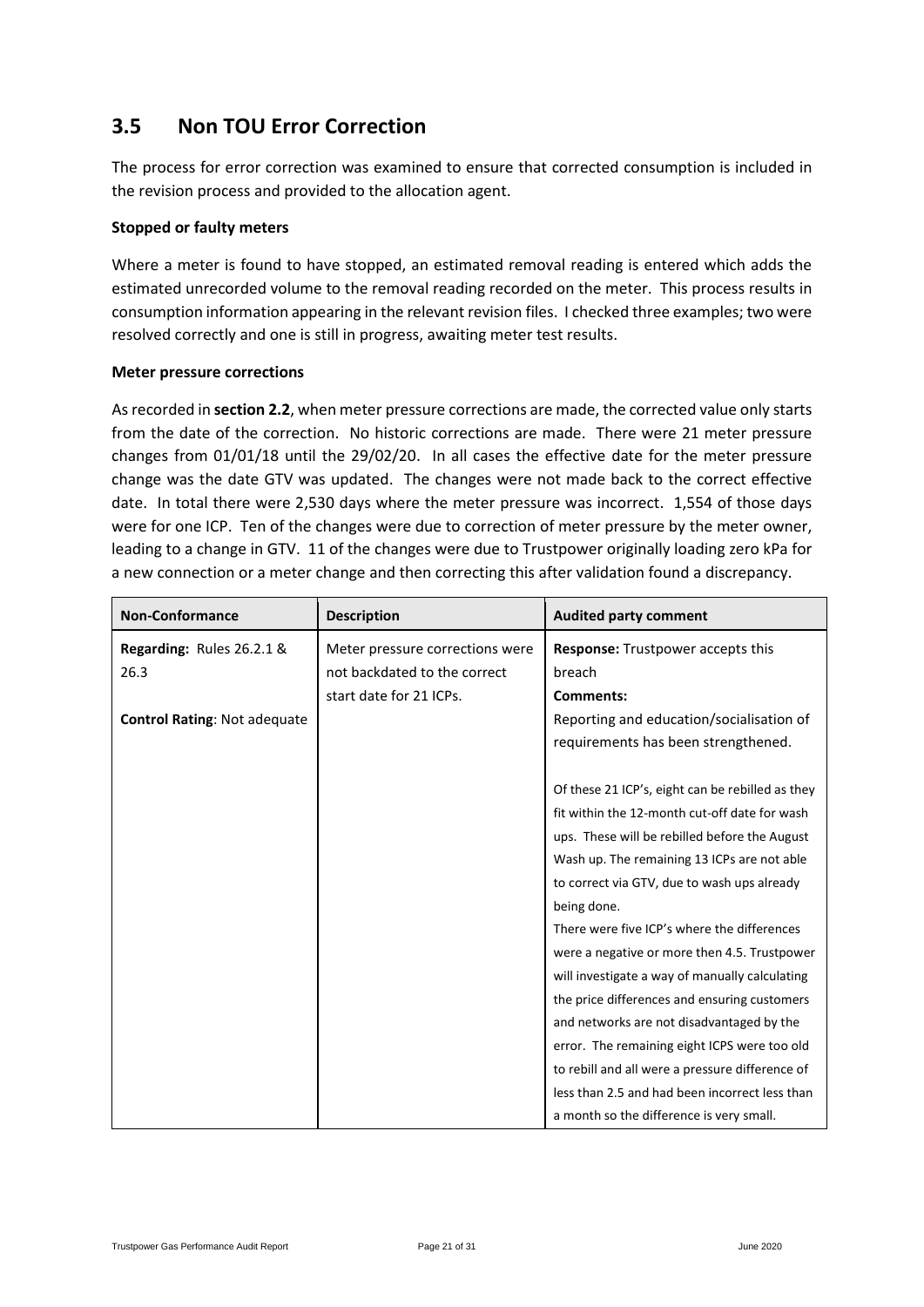#### **Inactive status corrections**

Consumption is reported for all ICPs which have a metered status. Trustpower provided 15 examples of ICPs with inactive consumption, and I confirmed that consumption during the inactive period was correctly reported.

#### <span id="page-21-0"></span>**3.6 TOU Validation**

Trustpower supplies one AG1 ICP and eight AG2 ICPs. TOU downloads are conducted by Electrix and Powerco.

TOU calculations are conducted in an excel spreadsheet and a peer review is conducted for each ICP to ensure the inputs are correct. Consumption patterns and overruns are checked as a potential indicator of unexpected consumption patterns.

I checked the spreadsheets for two ICPs where estimations had occurred, which were subsequently replaced with actuals. The information appears to be correct.

### <span id="page-21-1"></span>**4. Energy Consumption Calculation (Rule 28.2)**

To evaluate energy consumption calculations, a spreadsheet was prepared which converts volume between meter readings to volume at standard conditions and then to energy consumption. The relevant information for some TOU and non TOU ICPs was entered into the spreadsheet and the resulting energy value was compared to that calculated by GTV. This comparison confirmed the accuracy of the GTV calculation and confirmed compliance with NZS 5259:2015.

#### **TOU Energy Consumption Calculation**

Raw TOU data is converted to energy within an Excel spreadsheet. All ICPs have TG register content codes (temperature and gauge pressure corrected), therefore I checked and confirmed that altitude adjustment occurs. I also checked the Joule Thomson and compressibility calculations. The conversion process matched for both examples checked.

#### **Non TOU Energy Consumption Calculation**

Testing confirmed that GTV is calculating pressure, altitude and temperature factors correctly for non TOU ICPs.

I checked the non TOU conversion process by reperforming the conversion process for a sample of two ICPs with different meter pressures, network pressures, gas gates, and altitudes. I also checked the Joule Thomson and compressibility calculations. The conversion process matched for both examples checked.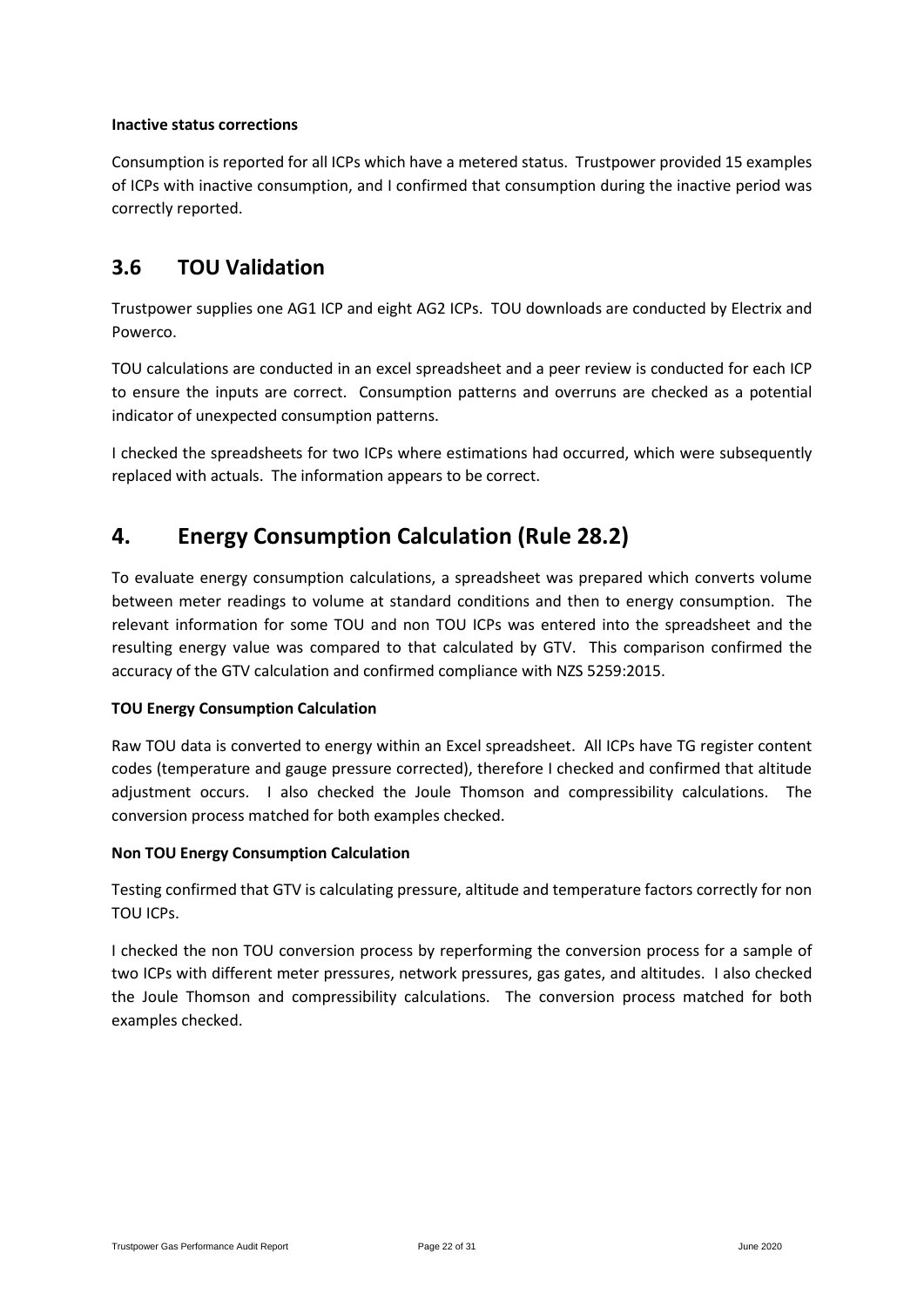### <span id="page-22-0"></span>**5. Estimation and Submission Information**

#### <span id="page-22-1"></span>**5.1 TOU Estimation and Correction (Rule 30.3)**

This rule requires that retailers must provide the best estimate of consumption information to the allocation agent in situations where actual data is not available.

Various methods are used depending on the nature of the issue. If data is missing and a register reading is available, then a profile is created by using a similar previous period. The customer may be consulted if the profile is unclear. If data and register readings are missing then consumption history, recent usage patterns and consultation with the customer are used to determine a likely profile and usage.

Two temporary and five permanent estimates were examined, and I conclude Trustpower's processes achieve compliance with the requirement to provide its "best estimate of consumption information" for all ICPs. In all cases, historic data was used for the estimate, and discussions occurred with the account manager and the customer to ensure the estimates matched the expected profile.

#### <span id="page-22-2"></span>**5.2 Provision of Retailer Consumption Information (Rules 30 to 33)**

Trustpower's compliance with rules 30 to 33 was examined by a "walk through" of their processes and controls to confirm compliance.

#### **GAS040 non TOU energy submissions**

Trustpower validates non TOU consumption at gas gate and ICP level prior to submission, including the following checks:

- comparison to the previous month,
- comparison to the previous revision, and
- checks of all ICPs where the difference in consumption between the previous and current months is greater than 50 GJ.

I confirmed that Trustpower's consumption information provided to the allocation agent is calculated at ICP level and then aggregated.

As mentioned in **section 2.1.1**, when there is a delay in populating the registry for new connections, the consumption information is not always included for the initial allocation. I checked five ICPs where the registry update was backdated. The table below shows the results.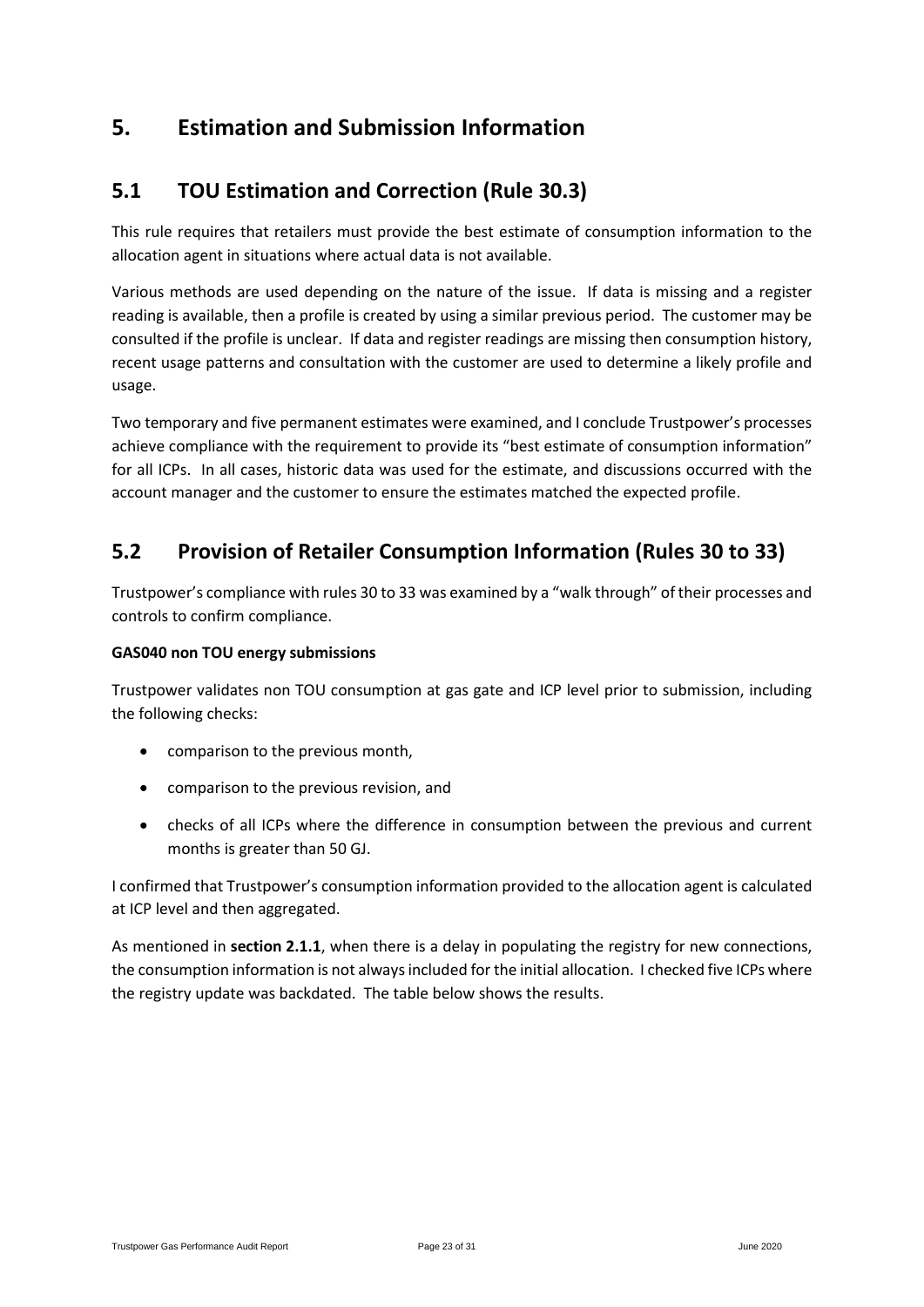| <b>ICP</b>      | Event date | Claim date | Date of first submission                 |
|-----------------|------------|------------|------------------------------------------|
| 1001298582NG0F5 | 14/01/2020 | 10/02/2020 | Interim submission for Jan 20            |
| 1000587564PG58B | 22/01/2020 | 20/02/2020 | Interim submission for Jan 20            |
| 1000587770PG42B | 11/12/2019 | 24/02/2020 | Interim submission for Dec 19 and Jan 20 |
| 1000587655PGD35 | 12/12/2019 | 2/03/2020  | Interim submission for Dec 19 and Jan 20 |
| 1000587769PG0D7 | 12/12/2019 | 4/03/2020  | Interim submission for Dec 19 and Jan 20 |

| <b>Non-Conformance</b>          | <b>Description</b>                 | <b>Audited party comment</b>                      |
|---------------------------------|------------------------------------|---------------------------------------------------|
| Regarding: Rules 26.2.1 &       | Consumption information not        | <b>Response:</b> This breach falls outside of our |
| 28.3                            | submitted for the initial          | control as the retailer.                          |
|                                 | allocation for at least five ICPs. |                                                   |
| <b>Control Rating: Adequate</b> |                                    | Comments:                                         |
|                                 |                                    | •It is not until TRUS receive an                  |
|                                 |                                    | application that we know to complete a            |
|                                 |                                    | registration and set up the ICP in GTV.           |
|                                 |                                    | •For 4 of these ICP's the network had             |
|                                 |                                    | another retailer populated as the                 |
|                                 |                                    | expected retailer so TRUS did not have            |
|                                 |                                    | any initial visibility over the applications.     |
|                                 |                                    | •For 1 ICP the network delayed updating           |
|                                 |                                    | the details to the Registry which means           |
|                                 |                                    | that we were unaware of the application.          |

#### **Vacant ICPs**

The matter of "vacant consumption" was also examined. When an ICP is vacant but still active (ACTV on the registry), meter reading still occurs and any volume that is recorded is converted into validated consumption and is then included in the allocation process. A sample of active vacant ICPs were reviewed and found to be correctly included in the GAS040 submissions.

#### **GAS050 TOU energy submissions**

As mentioned in **sections 3.6** and **5.1**, TOU information is managed in a spreadsheet and GAS050 files are manually created. My manual checks confirmed accuracy from raw meter data through to reconciliation files.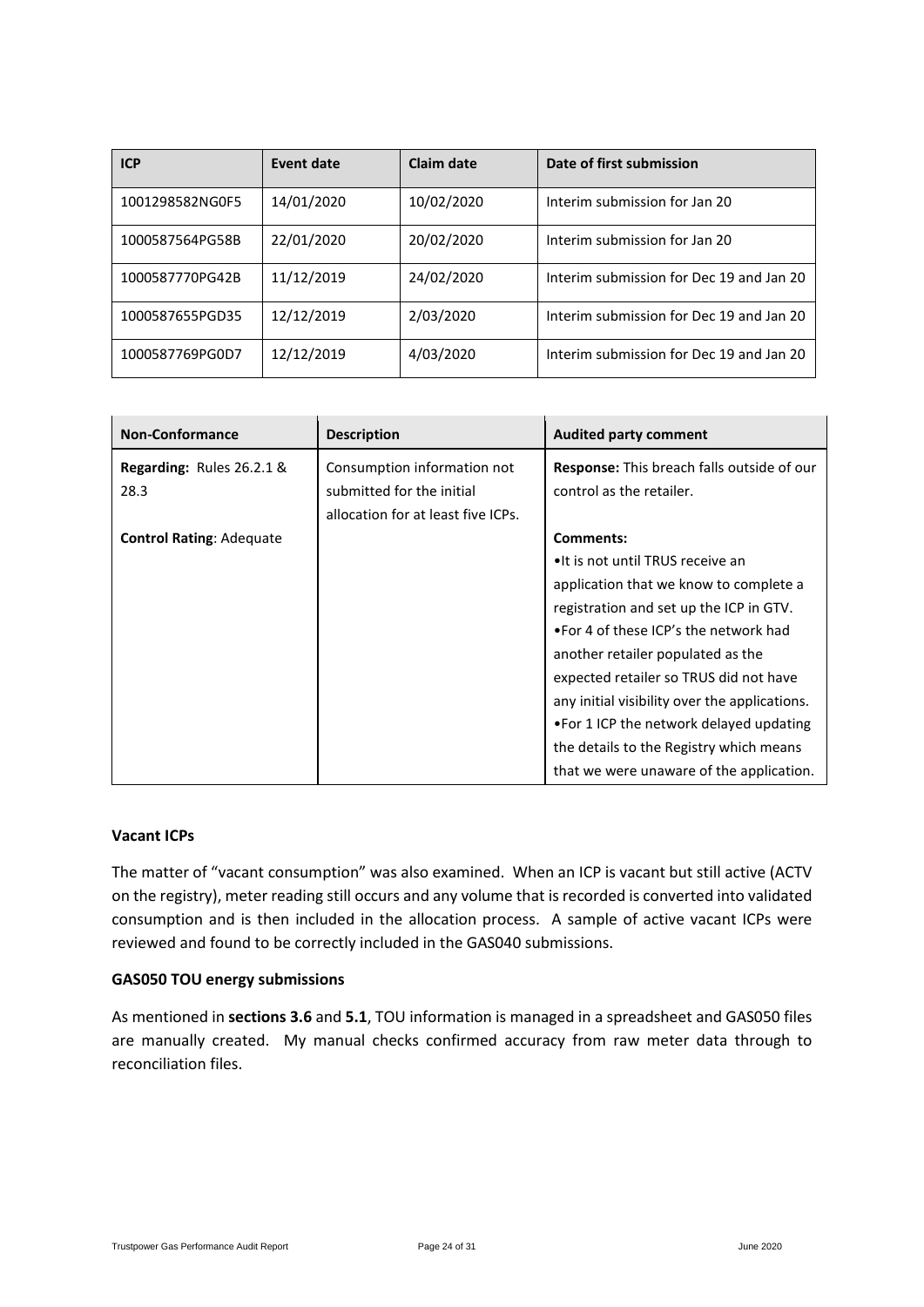### <span id="page-24-0"></span>**5.3 Initial Submission Accuracy (Rule 37.2)**

Rule 37.2 requires that the accuracy of consumption information for allocation groups 3 to 6, for initial allocation, must be within a certain percentage of error published by the industry body.

Trustpower did not meet this requirement for some gas gates during the 12-month period shown. The results are summarised in the table below.

| Month         | <b>Total Gas</b><br>Gates | <b>Number Within</b><br>10% | % Compliant | Within $±10%$<br>or < 200 GJ | % Compliant<br>or<br>immaterial |
|---------------|---------------------------|-----------------------------|-------------|------------------------------|---------------------------------|
| Jan-18        | 66                        | 14                          | 21%         | 56                           | 85%                             |
| Feb-18        | 66                        | 42                          | 67%         | 66                           | 100%                            |
| Mar-18        | 66                        | 47                          | 71%         | 66                           | 100%                            |
| Apr-18        | 66                        | 16                          | 24%         | 57                           | 86%                             |
| May-18        | 66                        | 8                           | 12%         | 51                           | 77%                             |
| Jun-18        | 66                        | 10                          | 15%         | 50                           | 65%                             |
| Jul-18        | 67                        | 40                          | 60%         | 64                           | 96%                             |
| Aug-18        | 67                        | 53                          | 79%         | 67                           | 100%                            |
| Sep-18        | 68                        | 22                          | 32%         | 56                           | 82%                             |
| Oct-18        | 68                        | 11                          | 16%         | 54                           | 79%                             |
| <b>Nov-18</b> | 68                        | 11                          | 16%         | 57                           | 84%                             |
| Dec-18        | 68                        | 13                          | 19%         | 56                           | 82%                             |

The table below shows the difference between consumption information for initial and final submissions at an aggregated level for all gas gates.

| <b>Month</b> | <b>Initial Submission All</b><br>Gas Gates (GJ) | <b>Final Submission All Gas</b><br>Gates (GJ) | <b>Percentage Variation</b> |
|--------------|-------------------------------------------------|-----------------------------------------------|-----------------------------|
| $Jan-18$     | 46,523                                          | 39,696                                        | 17%                         |
| Feb-18       | 40,073                                          | 39,532                                        | 1%                          |
| Mar-18       | 47,554                                          | 48,714                                        | $-2%$                       |
| Apr-18       | 55,750                                          | 66,620                                        | $-16%$                      |
| $May-18$     | 77,745                                          | 97,753                                        | $-20%$                      |
| Jun-18       | 107,521                                         | 130,807                                       | $-18%$                      |
| Jul-18       | 130,916                                         | 133,941                                       | $-2%$                       |
| Aug-18       | 122,331                                         | 120,251                                       | 2%                          |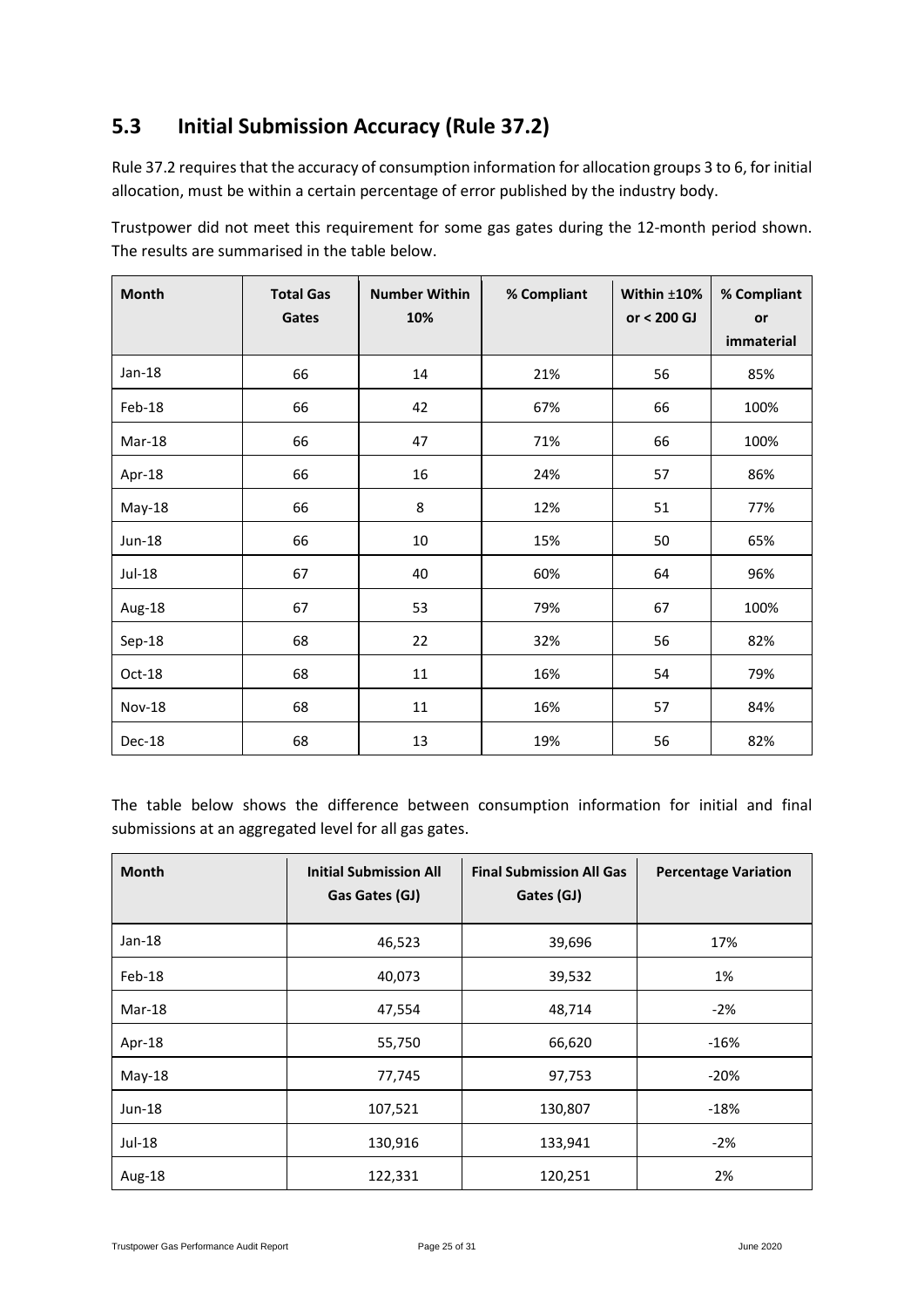| <b>Month</b>  | <b>Initial Submission All</b><br>Gas Gates (GJ) | <b>Final Submission All Gas</b><br>Gates (GJ) | <b>Percentage Variation</b> |
|---------------|-------------------------------------------------|-----------------------------------------------|-----------------------------|
| Sep-18        | 109,895                                         | 98,776                                        | 11%                         |
| Oct-18        | 91,234                                          | 75,480                                        | 21%                         |
| <b>Nov-18</b> | 74,285                                          | 64,075                                        | 16%                         |
| Dec-18        | 58,853                                          | 47,702                                        | 23%                         |

The tables above show that the consumption information submitted to the allocation agent for the initial submission was sometimes over-estimated and at other times under-estimated. Analysis of seven gas gates with large differences found that there were no additional issues present.

| <b>Non-Conformance</b>           | <b>Description</b>                                                                         | <b>Audited party comment</b>                                                                                                                                                                                                                                                                                                                                                                                                       |
|----------------------------------|--------------------------------------------------------------------------------------------|------------------------------------------------------------------------------------------------------------------------------------------------------------------------------------------------------------------------------------------------------------------------------------------------------------------------------------------------------------------------------------------------------------------------------------|
| <b>Regarding: Rule 37.2</b>      | The initial submission accuracy<br>did not meet the required                               | <b>Response:</b> See below                                                                                                                                                                                                                                                                                                                                                                                                         |
| <b>Control Rating: Effective</b> | accuracy percentage for some<br>gas gates for the period January<br>2018 to December 2018. | Comments:<br>We looked at differences over 200GJ<br>٠<br>and 10% - the majority are<br>immaterial at ICP level, small<br>differences across many sites push<br>the gate total over the threshold.<br>The rest are Commercial sites, some<br>$\bullet$<br>of which have such sporadic<br>consumption. We believe that an ICP<br>level there is no materiality and<br>therefore we believe our current<br>processes are appropriate. |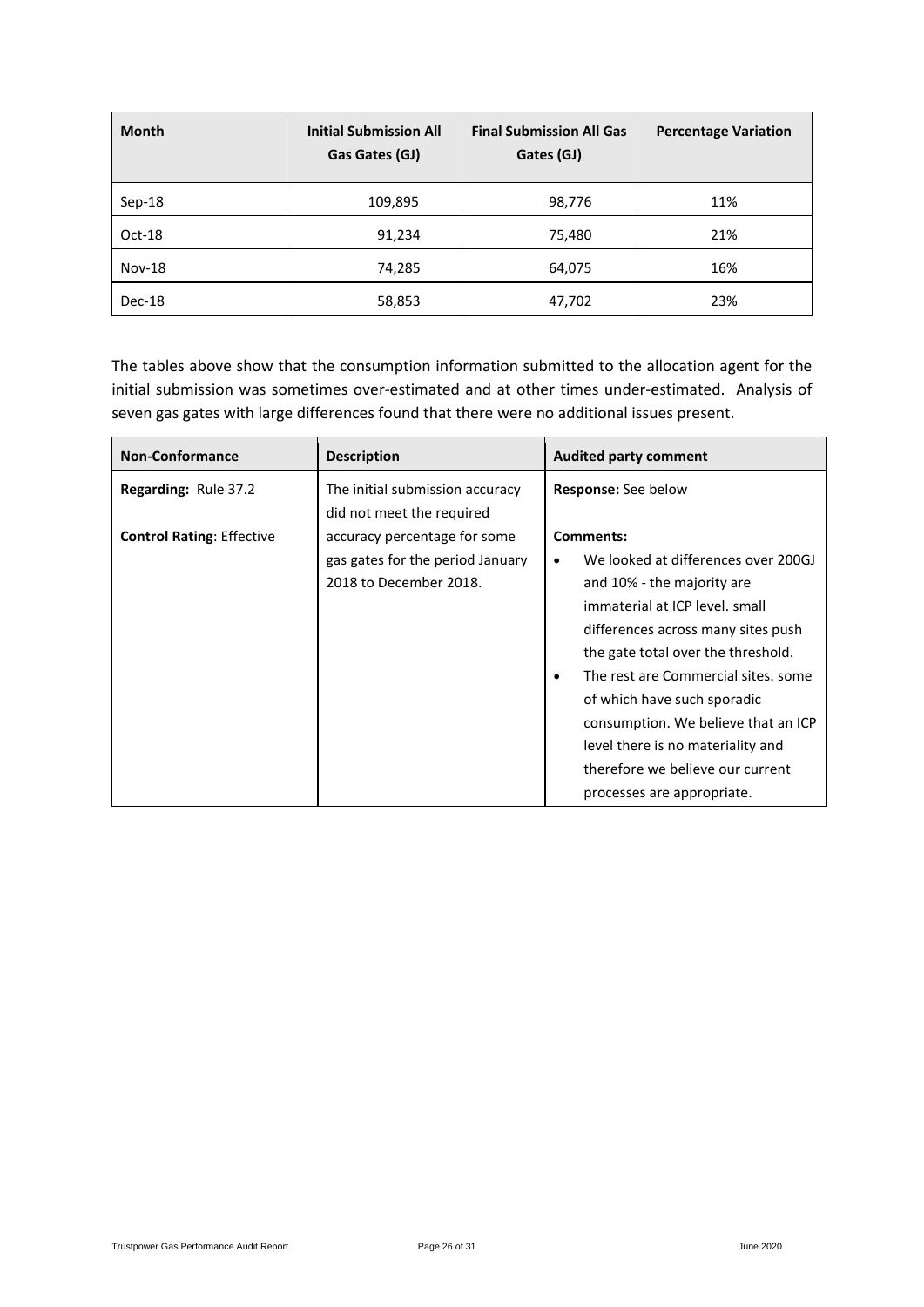### <span id="page-26-0"></span>**5.4 Forward Estimates (Rules 34 & 36)**

The rules do not prescribe how forward estimates are to be calculated.

The forward estimate methodology is as follows:

- consumption from the same period one year earlier, scaled up using the previous months volume and then adjusted by profile shape data,
- if a read was not conducted in the previous year then the last read period will be used, and
- where no reading history is available then a daily average figure is used from the GTN file for a switch in or manually entered for new connections.

<span id="page-26-1"></span>Where profile shape data is not available then the average of the read to read period is used.

#### **5.5 Historic Estimates (Rules 34 & 35)**

Historic estimates are calculated within GTV using validated readings, permanent estimate readings, conversion factors, and seasonal adjusted shape values.

Seasonal Adjusted Daily Shape Values (SADSV) are downloaded from the allocation portal when allocation results are published and are uploaded directly into GTV.

To assist with determining compliance of the historic estimate processes, Trustpower was supplied with a list of scenarios. For each scenario, a manual calculation was performed using the relevant seasonal adjustment shape file, and this was compared to the calculation performed in Trustpower's system. This test also proves that the correct shape file is used in each case. Compliance is confirmed for all historic estimate scenarios.

| Test | Scenario                                                                              | Test expectation                                                                      | Result  |
|------|---------------------------------------------------------------------------------------|---------------------------------------------------------------------------------------|---------|
| a    | ICP becomes Active part way<br>through a month                                        | Consumption is only calculated for the<br>Active portion of the month.                | Correct |
| b    | ICP becomes Inactive part way<br>through a month.                                     | Consumption is only calculated for the<br>Active portion of the month.                | Correct |
| C    | ICP's become Inactive then Active<br>within a month.                                  | Consumption is only calculated for the<br>Active portion of the month.                | Correct |
| d    | ICP switches in part way through a<br>month on an estimated switch<br>event reading   | Consumption is calculated to include the 1st<br>day of responsibility.                | Correct |
| e    | ICP switches out part way through<br>a month on an estimated switch<br>event reading. | Consumption is calculated to include the<br>last day of responsibility.               | Correct |
| f    | ICP switches out then back in<br>within a month                                       | Consumption is calculated for each day of<br>responsibility.                          | Correct |
| g    | Continuous ICP with a read during<br>the month                                        | Consumption is calculated assuming the<br>readings are valid until the end of the day | Correct |
| h    | Continuous ICP without a read<br>during the month                                     | Consumption is calculated assuming the<br>readings are valid until the end of the day | Correct |
|      | <b>Rollover Reads</b>                                                                 | Consumption is calculated correctly in the<br>instance of meter rollovers.            | Correct |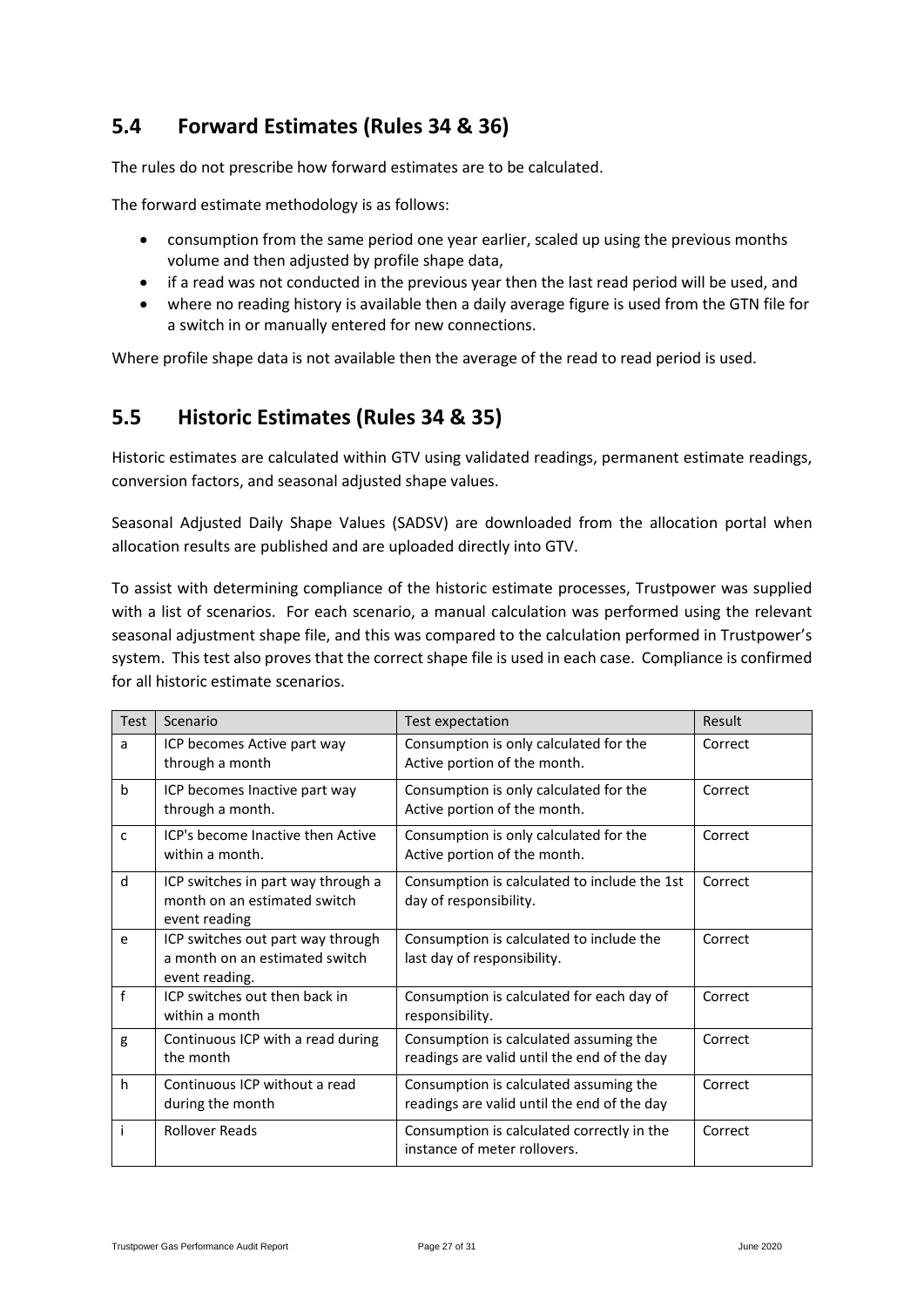| <b>Test</b> | Scenario                             | Test expectation                        | Result      |
|-------------|--------------------------------------|-----------------------------------------|-------------|
|             | ICP has a multiplier or fixed factor | Consumption is calculated including the | No examples |
|             | (if any)                             | multiplier or fixed factor.             | available   |

#### <span id="page-27-0"></span>**5.6 Proportion of Historic Estimates (Rule 40.1)**

This rule requires retailers to report to the allocation agent the proportion of historic estimates contained within the consumption information for the previous initial, interim and final allocations. The relevant files were examined, and compliance is confirmed.

### <span id="page-27-1"></span>**5.7 Billed vs Consumption Comparison (Rule 52)**

GAS070 reports are generated using invoice information calculated by GTV. Invoice data is included in the GAS070 if the billing period end date occurs within the period being reported.

The content of the GAS070 files was proved by selecting three gas gates and checking the invoice data for all ICPs connected to the gas gate against the GAS070 file for January 2020. This confirmed the accuracy of the data, and all the invoices included had invoice dates within January 2020.

| <b>Year ending</b> | <b>Annual Billed</b><br>GJ | <b>Annual Consumption</b><br>GJ | <b>GJ</b> difference | <b>Percentage Difference</b> |
|--------------------|----------------------------|---------------------------------|----------------------|------------------------------|
| Jan-2019           | 1,010,062.81               | 1,012,167.66                    | $-2,104.84$          | $-0.21%$                     |
| Jan-2020           | 972,893.77                 | 985,782.48                      | $-12,888.71$         | $-1.31%$                     |

Five gas gates were analysed where there were differences between annual billed GJ and annual consumption. There were no issues identified.

### <span id="page-27-2"></span>**5.8 Gas Trading Notifications (Rule 39)**

A retailer must give notice to the Allocation Agent where they commence or cease to supply gas under a supplementary agreement to a transmission services agreement, or amend information required to be provided under the supplementary agreement under rule 39.2.

Trustpower confirmed that processes exist to ensure that the trading team informs the reconciliation team where there are changes to supplementary agreements for allocated gas gates. There are currently no supplementary agreements in place for any allocated gas gates.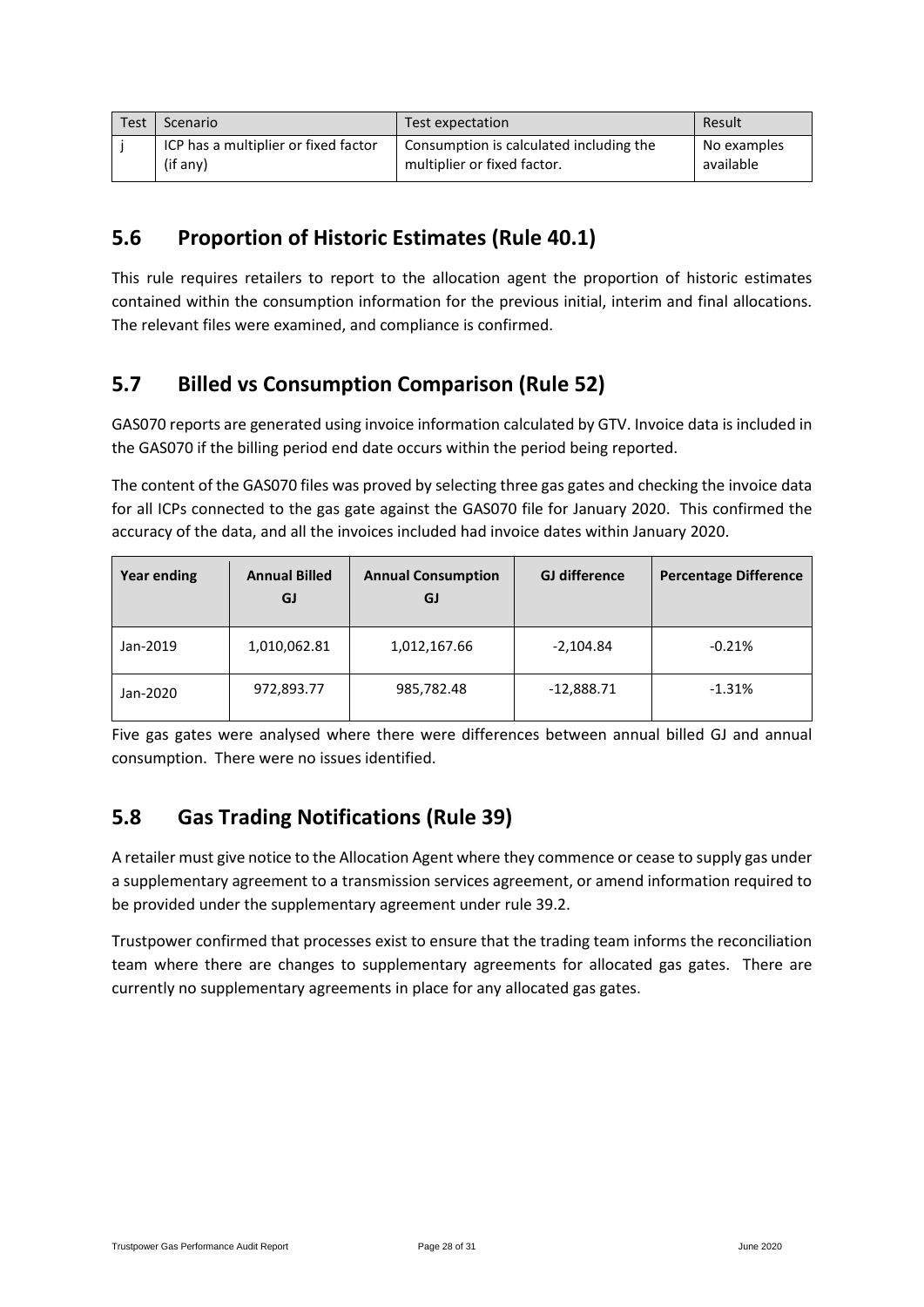### <span id="page-28-0"></span>**6. Recommendations**

As a result of this performance audit the following recommendations are made in relation to Trustpower:

- Improve reporting and controls to ensure allocation groups are corrected as soon as practicable.
- Improve "zero consumption" reporting to enable filtering of records to exclude records where the zero consumption is likely to be correct. Build in the capability to "flag" records that have previously been confirmed as "false positives".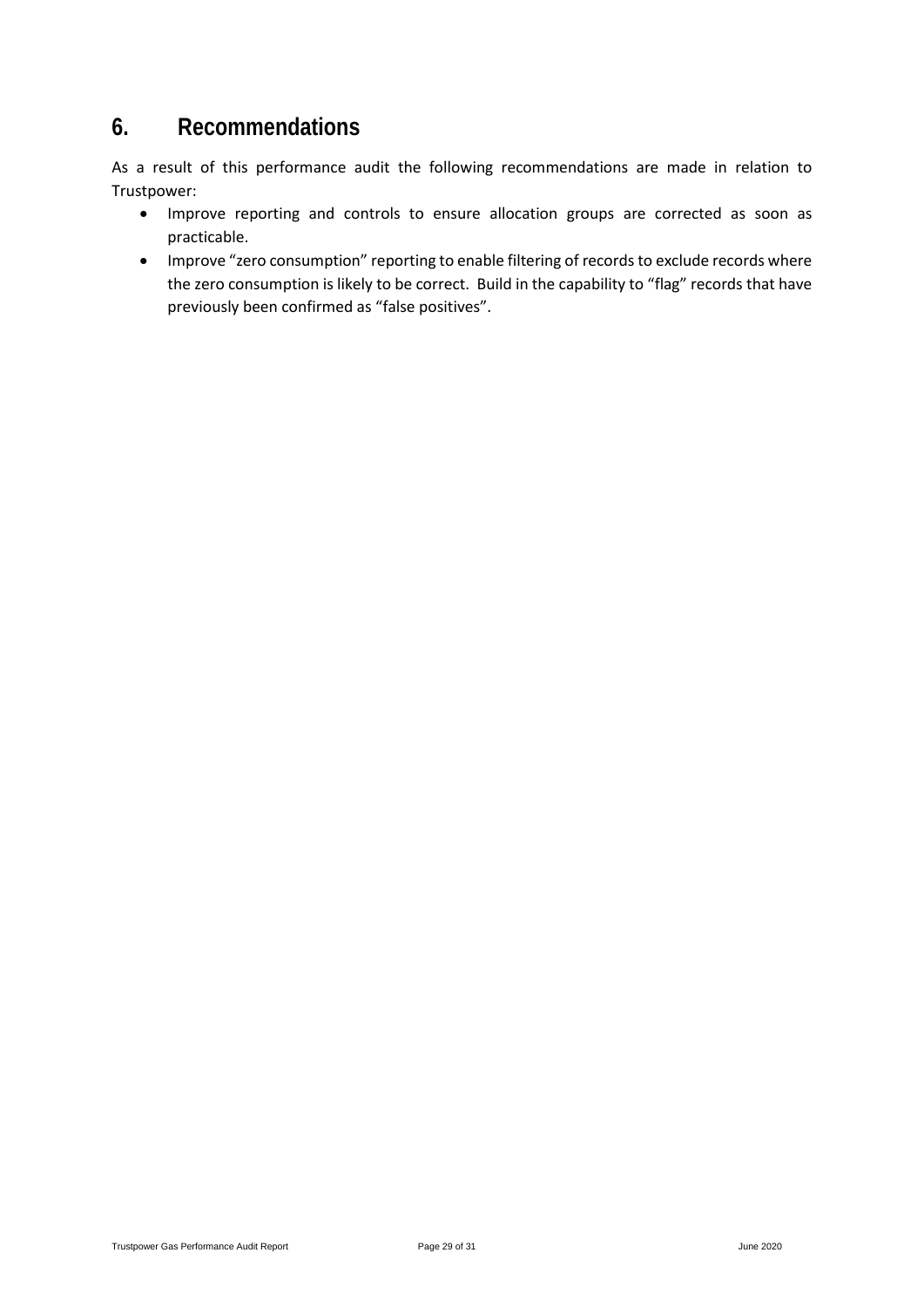# <span id="page-29-0"></span>**Appendix 1 – Control Rating Definitions**

| <b>Control Rating</b>               | <b>Definition</b>                                                                                              |
|-------------------------------------|----------------------------------------------------------------------------------------------------------------|
| Control environment is not adequate | Operating controls designed to mitigate key risks are not applied,<br>or are ineffective, or do not exist.     |
|                                     | Controls designed to ensure compliance are not applied, or are<br>ineffective, or do not exist.                |
|                                     | Efficiency/effectiveness of many key processes requires<br>improvement.                                        |
| Control environment is adequate     | Operating controls designed to mitigate key risks are not<br>consistently applied, or are not fully effective. |
|                                     | Controls designed to ensure compliance are not consistently<br>applied, or are not fully effective.            |
|                                     | Efficiency/effectiveness of some key processes requires<br>improvement.                                        |
| Control environment is effective    | Isolated exceptions identified when testing the effectiveness of<br>operating controls to mitigate key risks.  |
|                                     | Isolated exceptions identified when testing the effectiveness of<br>controls to ensure compliance.             |
|                                     | Isolated exceptions where efficiency/effectiveness of key<br>processes could be enhanced.                      |